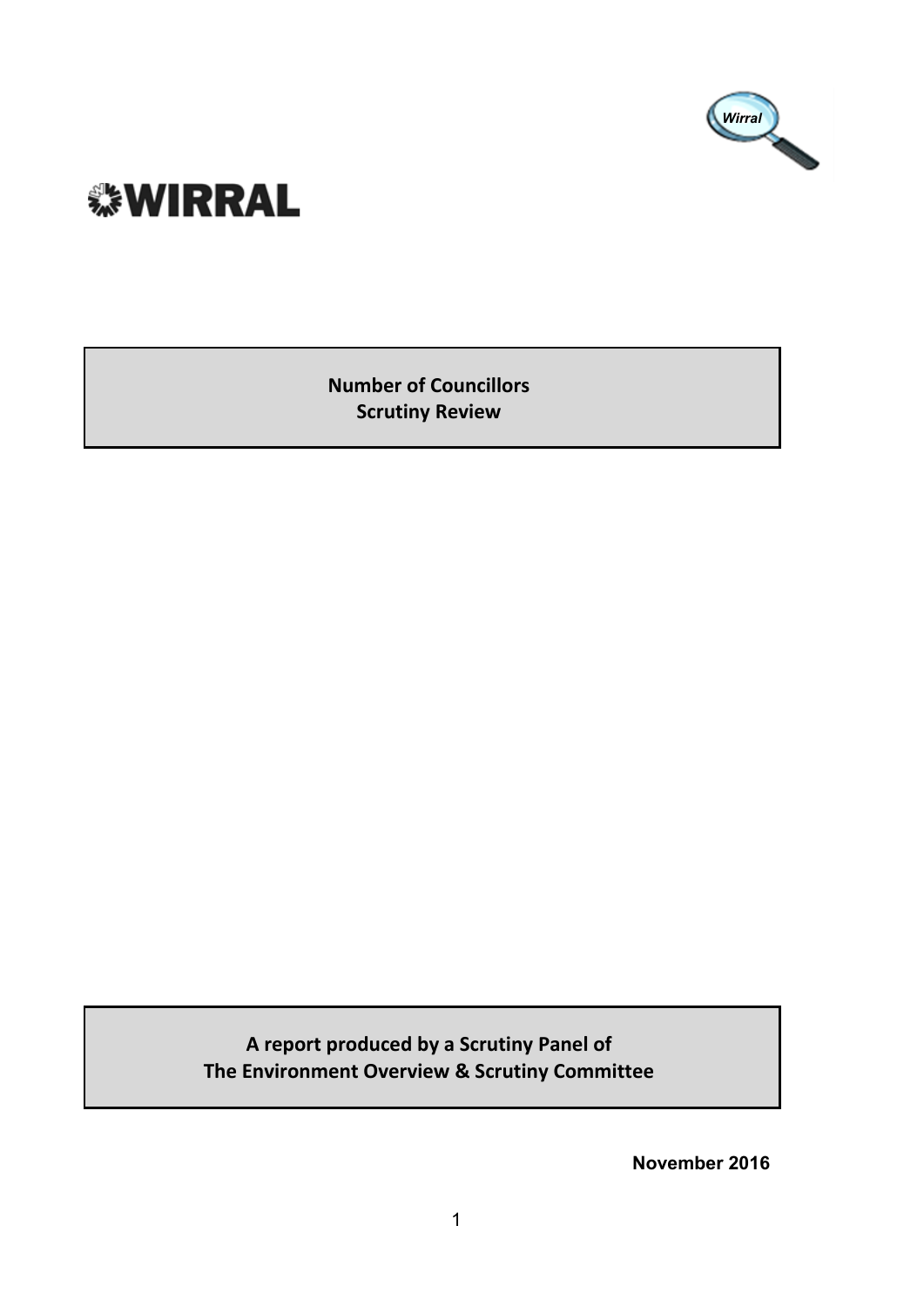#### **WIRRAL BOROUGH COUNCIL**

#### **NUMBER OF COUNCILLORS SCRUTINY REVIEW**

#### **FINAL REPORT**

#### **CONTENTS**

| $\overline{2}$ | 4  |
|----------------|----|
| 3              | 5  |
| 4              | 6  |
| 5              |    |
| 6              | 22 |
|                | 23 |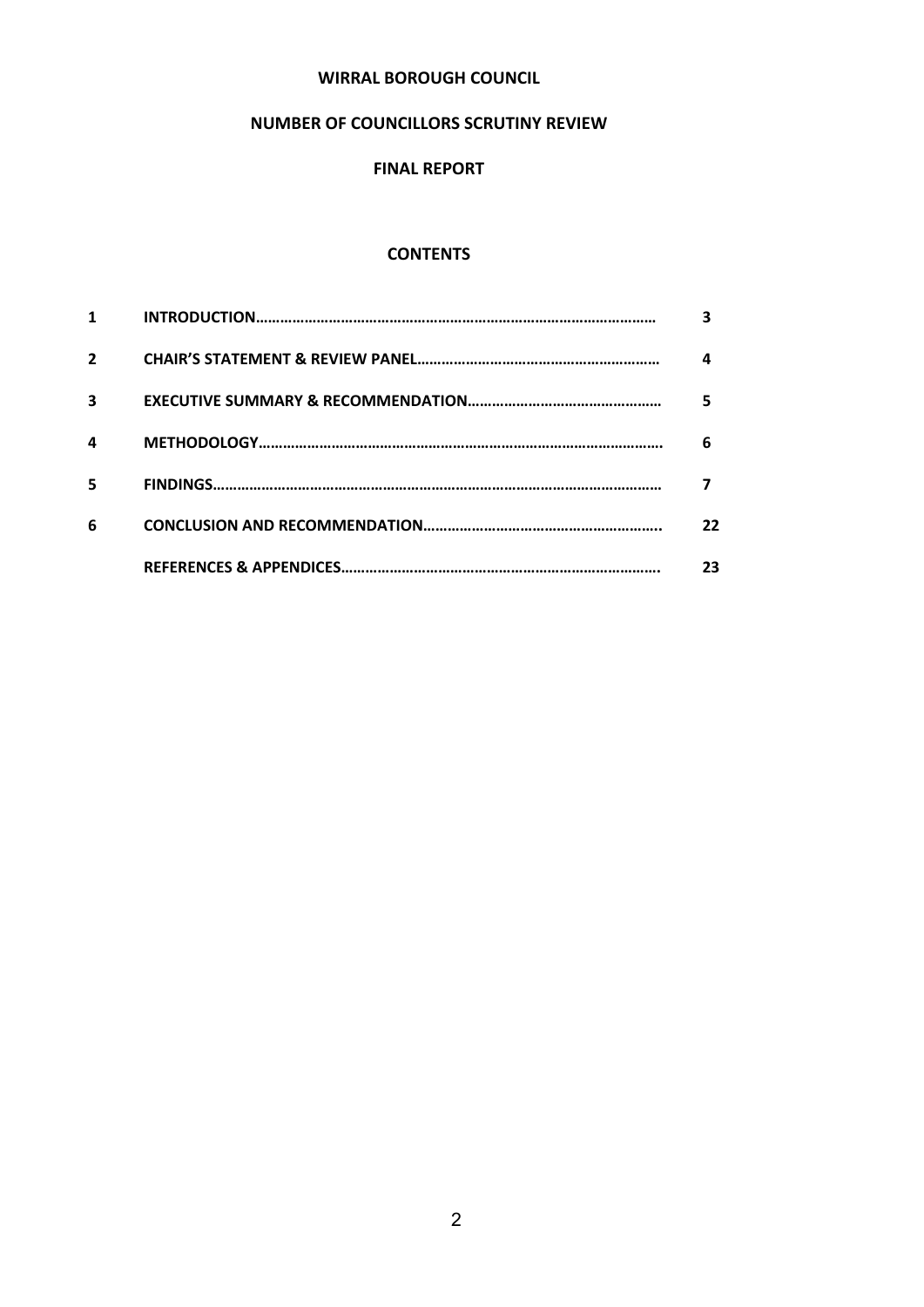#### **1.0 INTRODUCTION**

In light of the current economic climate and changes to council services, the size of Wirral Council (Number of Councillors), was questioned via a Notice of Motion to Council in October 2014, proposing that Wirral reduced its number of councillors from 66 to 44.

This included a request to invite the Local Government Boundary Commission for England (the Commission) to conduct an electoral review in Wirral. An electoral review would consider, amongst other things, the number of councillors.

The Notice of Motion was referred to Coordinating Committee and was considered by committee in September 2015. The following resolution was made by Coordinating Committee:

# **The Committee considers that factors to be considered when determining what constitutes proper, fair representation of Wirral's population go beyond simply numbers and so proposes that it establishes a Task and Finish Panel to undertake a more in depth examination of the issues and that this be added to the Committee's Work Programme.**

Following changes to scrutiny arrangements in 2016, this work programme item was referred to the Environment Overview and Scrutiny Committee. In September 2016 the Environment Overview & Scrutiny Committee approved the Committee's Annual Work Programme, which included a Task and Finish review of the Number of Councillors at Wirral Council. A review panel was subsequently convened to explore this issue further.

A cross-party Panel of five Members was established and the review commenced in October 2016. The following objective was agreed by the Panel:

# **To determine if the number of councillors and councillors per ward in Wirral is appropriate with regard to the Council's stated priorities and key challenges, and if the number of councillors in Wirral is consistent with comparable local and national authorities**.

Over a number of weeks a series of sessions were convened to consider the issues surrounding this subject, including the role of the local councillor in Wirral, the role of the Commission and a review of data around the number of councillors in Wirral and other local authorities in England. Panel Members aimed to reach an informed view on whether the Council should actively progress a referral to the Local Government Boundary Commission for England to conduct an Electoral Review. This report sets out the findings of the review and the recommendations arising.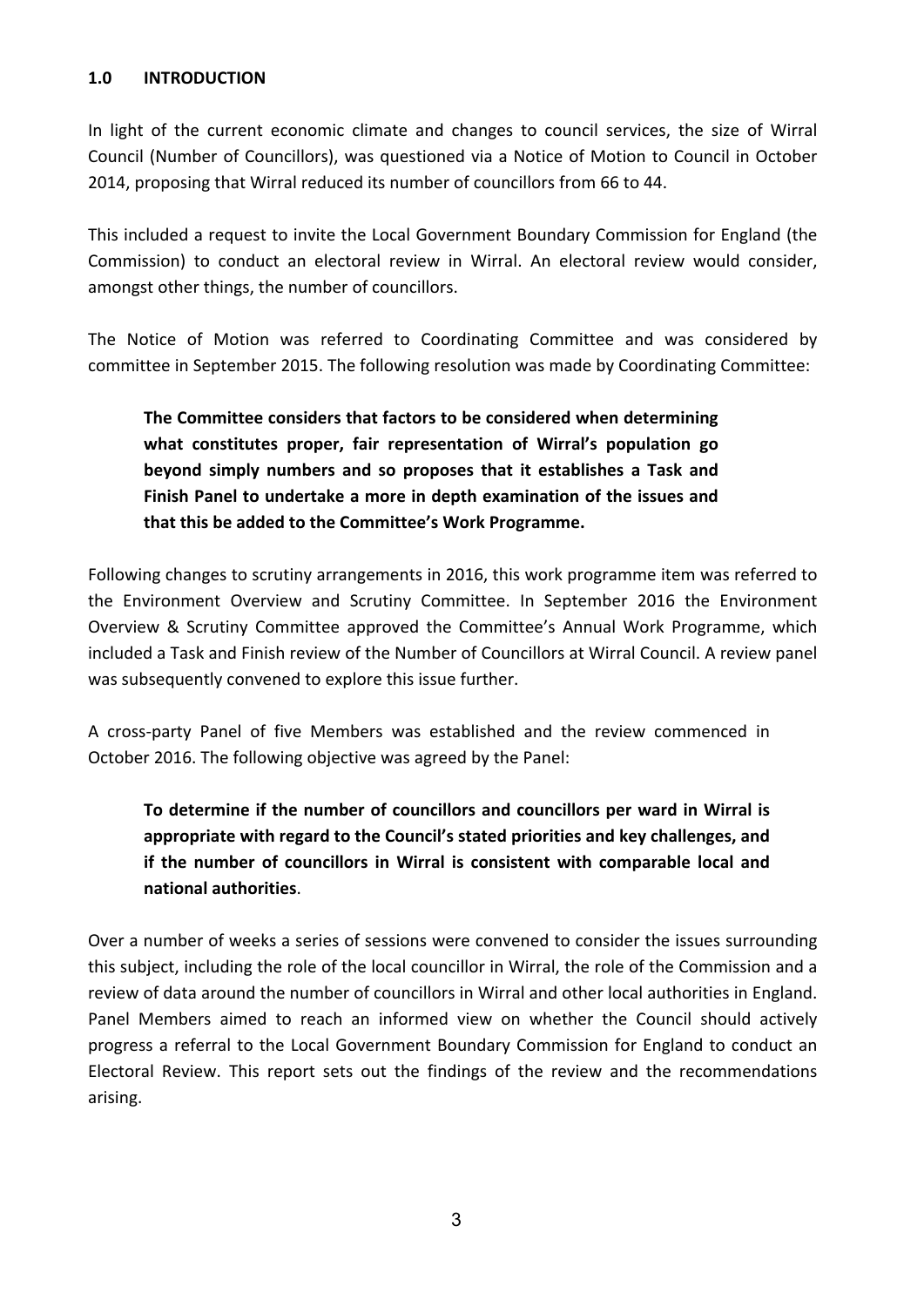#### **2.0 CHAIR'S STATEMENT & REVIEW PANEL**

*Councillor Phillip Brightmore (Chair)*



I believe the findings of this investigation speak broadly for themselves. To speculate further upon those findings here risks undermining the analytical, data-led approach I and others have been careful to maintain.

I note only that the electoral arrangements employed by Wirral Borough Council compare favourably to its statistical neighbours; that those arrangements do not fall foul of any indicators prescribed by the Local Government Boundary Commission for England (the Commission), and therefore do not trigger a Further Electoral Review; and that only the Commission may direct Local Authorities to alter those arrangements. Local Authorities may not alter electoral arrangements themselves.

I invite careful consideration of this report, and thank those Councillors and Officers who contributed to its creation

#### *Councillor Moira McLaughlin Councillor Steve Foulkes*



*Councillor Chris Carubia Councillor Adam Sykes*





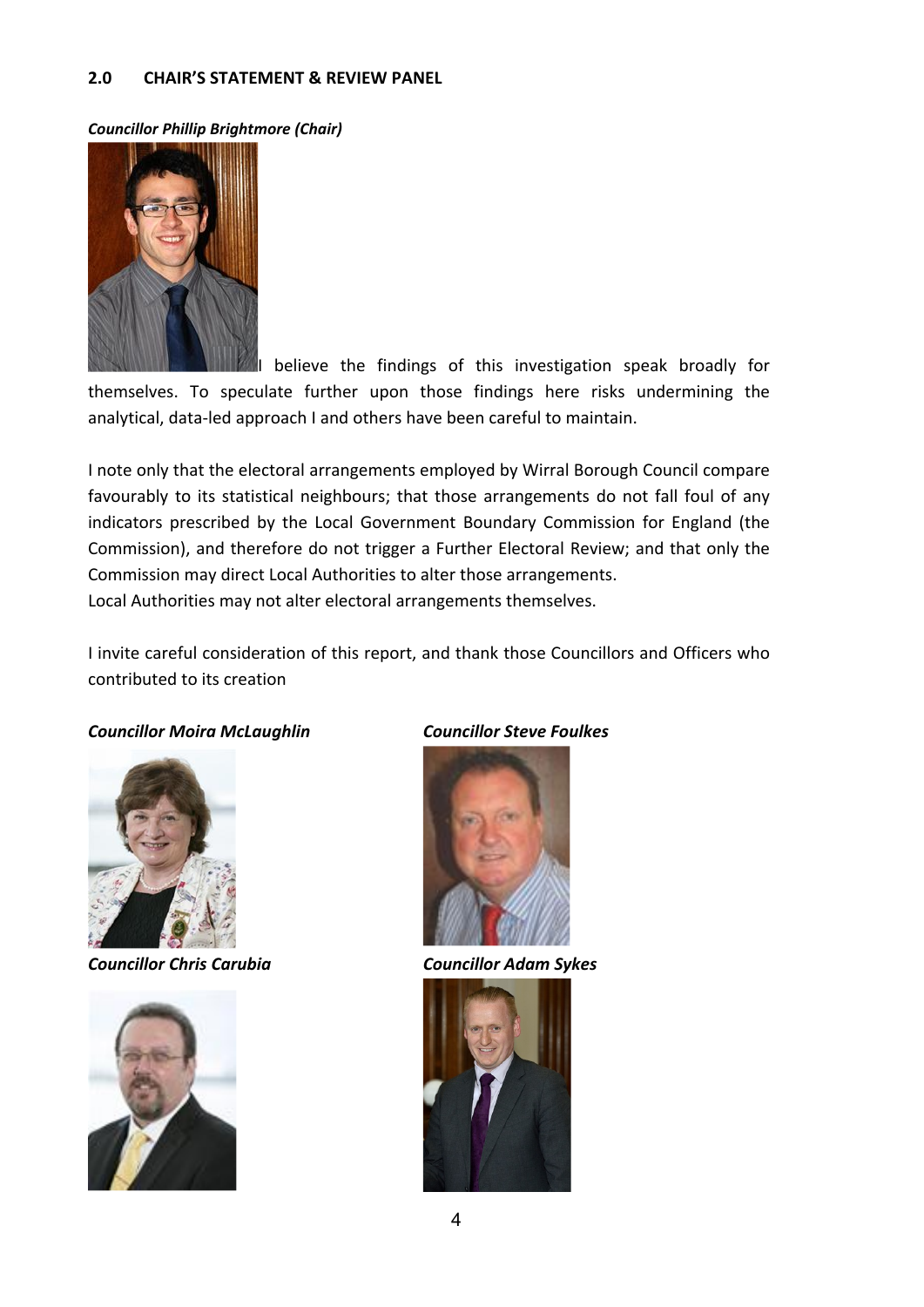#### **3.0 EXECUTIVE SUMMARY & RECOMMENDATIONS**

Having reviewed the role of the Local Government Boundary Commission for England and its processes and timescales for Further Electoral Review, the Panel found that preparing for and undergoing a review would be a lengthy and resource-intensive process, with a less than certain outcome.

The Panel were reassured by the benchmarking data reviewed, which suggested that the current number of councillors in Wirral represents a good degree of electoral equality. Ward level data showed that Wirral is within the Commission's criteria for electoral equality across wards and would not trigger their threshold for a Further Electoral Review. The Panel was satisfied that the cost of councillors to Wirral, in comparison with other local and national councils, was among the lowest viewed. This position was shared by the Independent Panel on Members Allowances in its June 2016 Report.

The role of councillors was explored as part of the Review. Whilst the role of councillor was hard to quantify, the Panel was satisfied that the evidence demonstrates a role which is wide ranging and as diverse as the communities which councillors in Wirral represent. Being a councillor also places a considerable time demand on those who undertake the role and it was the Panel's opinion that a reduction in councillors would increase this time demand. A significant reduction in the number of councillors may also affect the ability of the Council to carry out its functions effectively. In the current political and economic climate councils are undergoing significant change and the councillor role is evolving and adapting to meet new challenges presented. In Wirral, perhaps the extent of this is not yet fully understood and this may not be right time to consider a review of the number of councillors.

Based on the findings set out in section 5 of this report, the Panel has developed the following recommendation:

*Recommendation: Having regard to the evidence presented, the Panel notes that the number of councillors in Wirral is consistent with comparable local authorities. Consequently, the Panel recommends that the Council does not request the Local Government Boundary Commission for England conduct a review of its electoral arrangements at this time.*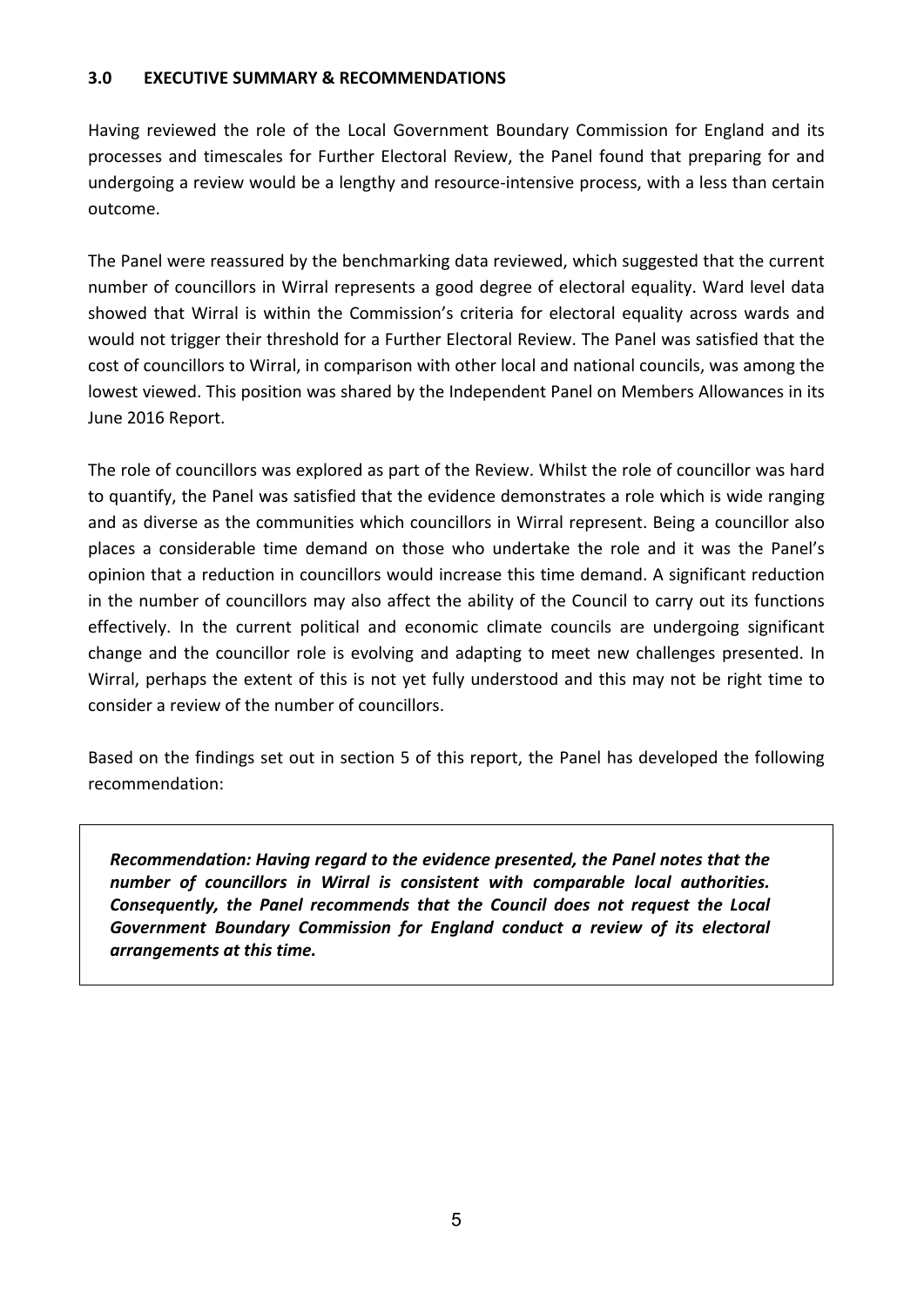#### **4.0 METHODOLOGY**

#### **Written Evidence**

The Review was informed by written evidence including reports from other local authorities and documents from the Local Government Boundary Commission for England and the Local Government Association. To support the evidence gathering sessions officers prepared a number of briefing papers and presentations.

#### **Evidence Gathering Sessions**

In order to further understand the issues, the panel used dedicated sessions to examine a number of documents and data comparing Wirral with other local authorities in England. The timetable of sessions is set out below:

#### Evidence Gathering Session 1

The Role of Councillors and the Role of the Local Government Boundary Commission for England, Wednesday 9<sup>th</sup> November 2016

#### Evidence Gathering Session 2

The Number of Councillors – Data Analysis, Wednesday 16<sup>th</sup> November 2016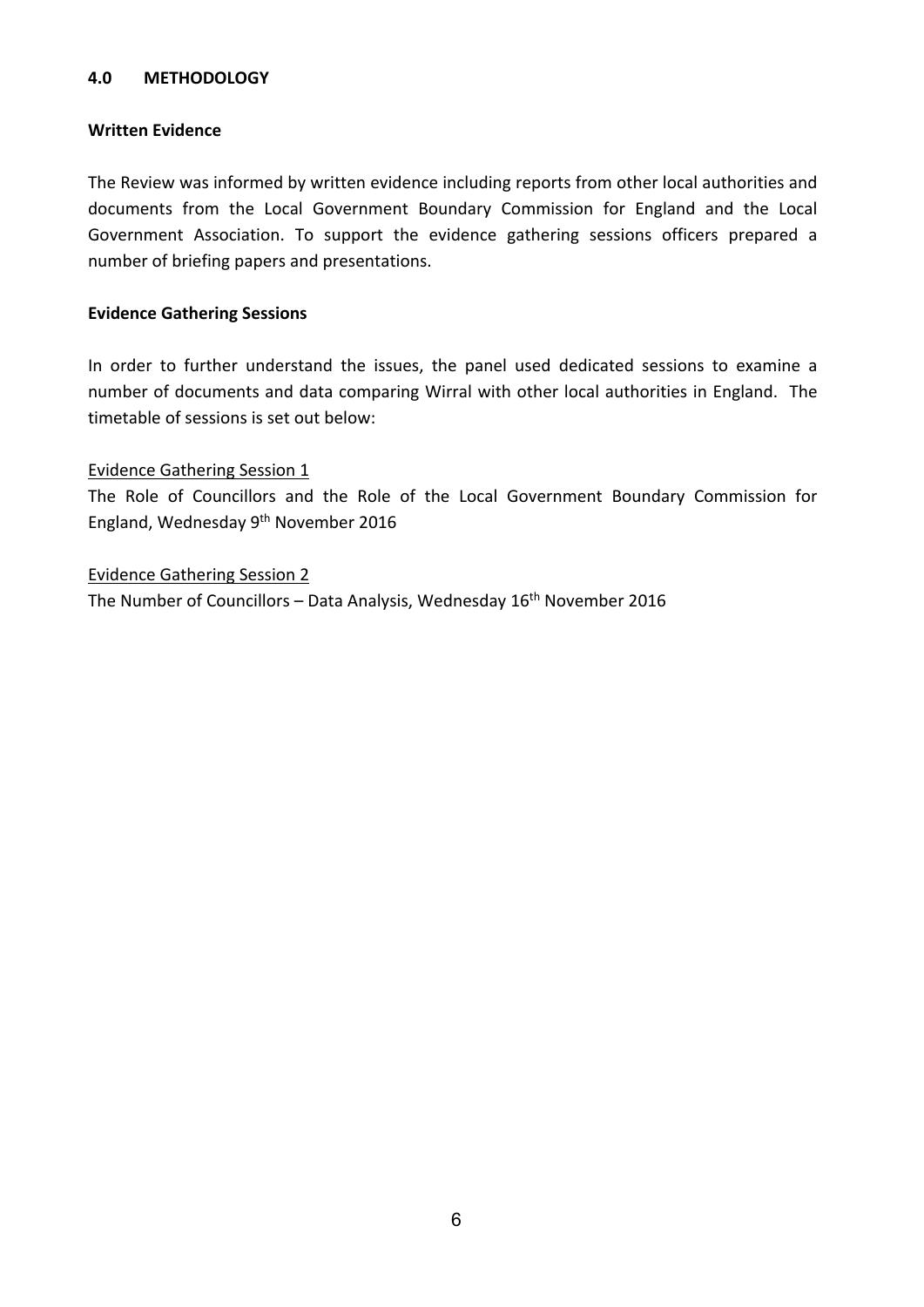#### **5.0 FINDINGS**

#### **5.1 Local Government Boundary Commission for England (the Commission)**

In order to assist the Panel in considering if a referral to the Commission should be pursued, the Panel was keen to fully understand the role of the Commission and to establish their statutory obligations, remit, and to identify the circumstances under which a review of councillors would take place.

The Local Government Boundary Commission for England (the Commission) was established by Parliament under the provisions of the Local Democracy, Economic Development and Construction Act 2009. Independent of central and local government, and political parties, it is directly accountable to Parliament through a committee of MPs chaired by the Speaker of the House of Commons. The Commission's objectives are:

- 1. To provide electoral arrangements for English principal local authorities that are fair and delivers electoral equality for voters.
- 2. To keep the map of English local government in good repair and work with principal local authorities to help them deliver effective and convenient local government to citizens.

The Commission is responsible for conducting three main types of review of local government: Electoral Reviews, Principal Area Boundary Reviews and Structural Reviews. For the purposes of this scrutiny review, the Electoral Review is most relevant.

#### **Electoral Reviews**

The Local Democracy, Economic Development and Construction Act 2009 requires the Commission to conduct Periodic Electoral Reviews (PERs) of every principal local authority in England. Electoral Reviews are reviews of the electoral arrangements of local authorities: the number of councillors, the names, number and boundaries of wards and electoral divisions and the number of councillors to be elected to each. Electoral reviews are initiated primarily to improve electoral equality. This means ensuring, so far as is reasonable, that each councillor elected to a local authority represents the same number of electors. However, electoral reviews can also be carried out at a local authority's request, for example to look at council size (the total number of councillors) or provide for single-member wards or divisions. This is called a Further Electoral Review (FER). The Commission is responsible for putting any changes to electoral arrangements into effect and does this by making a Statutory Instrument or order. The local authority then conducts local elections on the basis of the new arrangements set out in the order. Under current legislation, this is the only mechanism for a council to make changes to its number of councillors.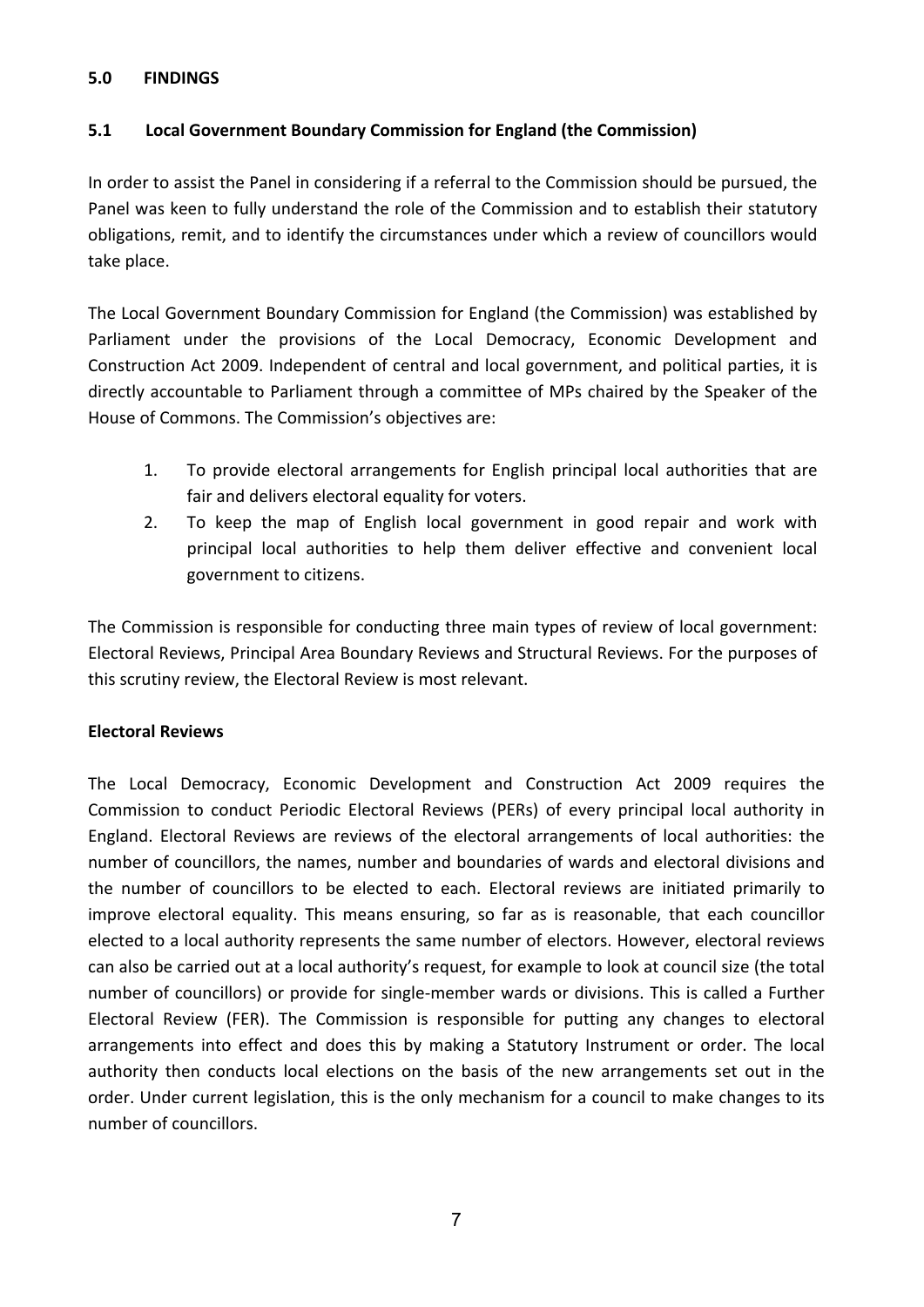Wirral Council's electoral arrangements were last reviewed by the Commission in 2003 as part of a programme of PERs of all 386 principal local authority areas in England. The final report and recommendations from this review is available on the Commission website [https://www.lgbce.org.uk/current-reviews/north-west/merseyside/wirral.](https://www.lgbce.org.uk/current-reviews/north-west/merseyside/wirral) The recommendations are summarised below:

- Wirral Metropolitan Borough Council should have 66 councillors, as at present;
- There should be 22 wards, as at present;
- The boundaries of all of the existing wards should be modified.

The purpose of these proposals is to ensure that, in future, each borough councillor represents approximately the same number of electors, bearing in mind local circumstances.

- In 20 of the proposed 22 wards the number of electors per councillor would vary by no more than 10% from the borough average.
- This improved level of electoral equality is expected to improve further, with the number of electors per councillor in all wards expected to vary by no more than 10% from the average for the borough in 2006.

(LGBCE Final recommendations on the future electoral arrangements for Wirral, Report to The Electoral Commission, March 2003)

The recommendations from the last review of Wirral's electoral arrangements refer to the number of electors per councillor in each ward. This is considered by the Commission as a measure of electoral equality and the Commission's technical guidance states that Council's electors per councillor ratios in each ward should not vary significantly from the council average. A FER will be triggered if this variance exceeds a stated threshold:

When the electoral variances in representation across a local authority become notable, a further electoral review (FER) is required. Our criteria for initiating a FER in those circumstances is as follows:

- More than 30% of a council's wards/divisions having an electoral imbalance of more than 10% from the average ratio for that authority; and/or
- One or more wards/divisions with an electoral imbalance of more than 30%;
- And the imbalance is unlikely to be corrected by foreseeable changes to the electorate within a reasonable period.

We monitor the levels of electoral imbalance across all local authorities in England annually, and those that meet the above-mentioned criteria will, at some point, be included in our review programme.

(LGBCE Electoral Reviews Technical Guidance, April 2014)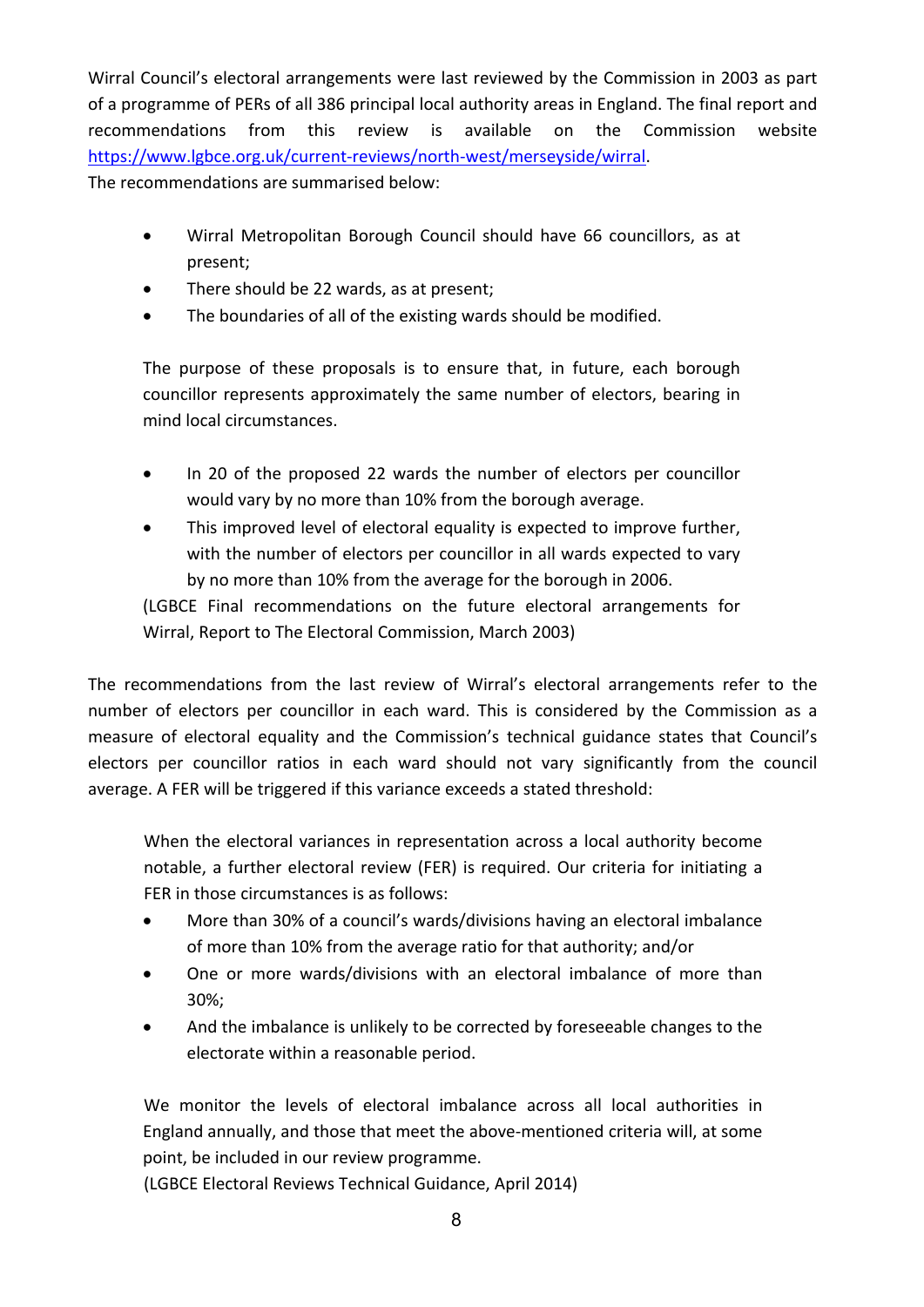As part of this review, the Panel investigated the electoral variance in Wirral currently and this is described in section 5.3.

Although timescales for completion of a Further Electoral Review will vary, the technical guidance provided by the Commission outlines an indicative timescale, which estimates that it would take between 18 to 24 months from the preliminary discussion stage to a Statutory Instrument Order to being made to Parliament.

Councils deciding to commission a Further Electoral Review must make a formal request to the Commission and submit their own evidence based proposals for council size. The Commission will consider these proposals during the preliminary investigation stage. Technical Guidance has been published by the Commission to assist councils with developing their proposal, or 'submissions'. Submissions must include information and evidence to support proposals on how the number of councillors affects three areas: Governance and Decision Making, Scrutiny Functions and the Representational Role of Councillors. The Commission also expects councils to consider and anticipate future changes which may affect the council's structure or services when making proposals on council size.

A FER must take into account the likely changes to electorate over a five year period from the date of the Commission recommendations. To assist with this, the Commission requires all councils undergoing review to prepare and submit electorate forecasts for review alongside their submission documents.

#### **Recent Electoral Reviews**

The Notice of Motion which led to this review referred to Knowsley Borough Council's recent FER and the resulting reduction of councillors from 63 to 45. The review of Knowsley Council was conducted in July 2014 following a request by the Council in order to consider council size. Knowsley had high levels of electoral inequality with 29% of wards having a variance of more than 10% from the average for the borough and one ward, Longview, had a variance of 23%. The Commission's final recommendations proposed that Knowsley should reduce its number of councillors from 63 to 45, representing 15 three-member wards. A number of ward boundaries were changed and as a result of these changes, parish council electoral arrangements were also revised.

Further discussion at Coordinating Committee highlighted another local authority, Warrington Borough Council, who's FER in 2015, resulted in an increase in councillors from 57 to 58. This review was triggered by high levels of electoral inequality in Warrington which exceeded the Commission threshold, with 41% of wards having a variance of more than 10% from the average for the borough. The Commission's final recommendations proposed that Warrington Council should comprise 58 councillors (an increase of 1), serving 8 two member wards and 14 threemember wards. Some ward boundaries were changed and as a result of these changes, parish council electoral arrangements were also revised. It should be noted that both of the above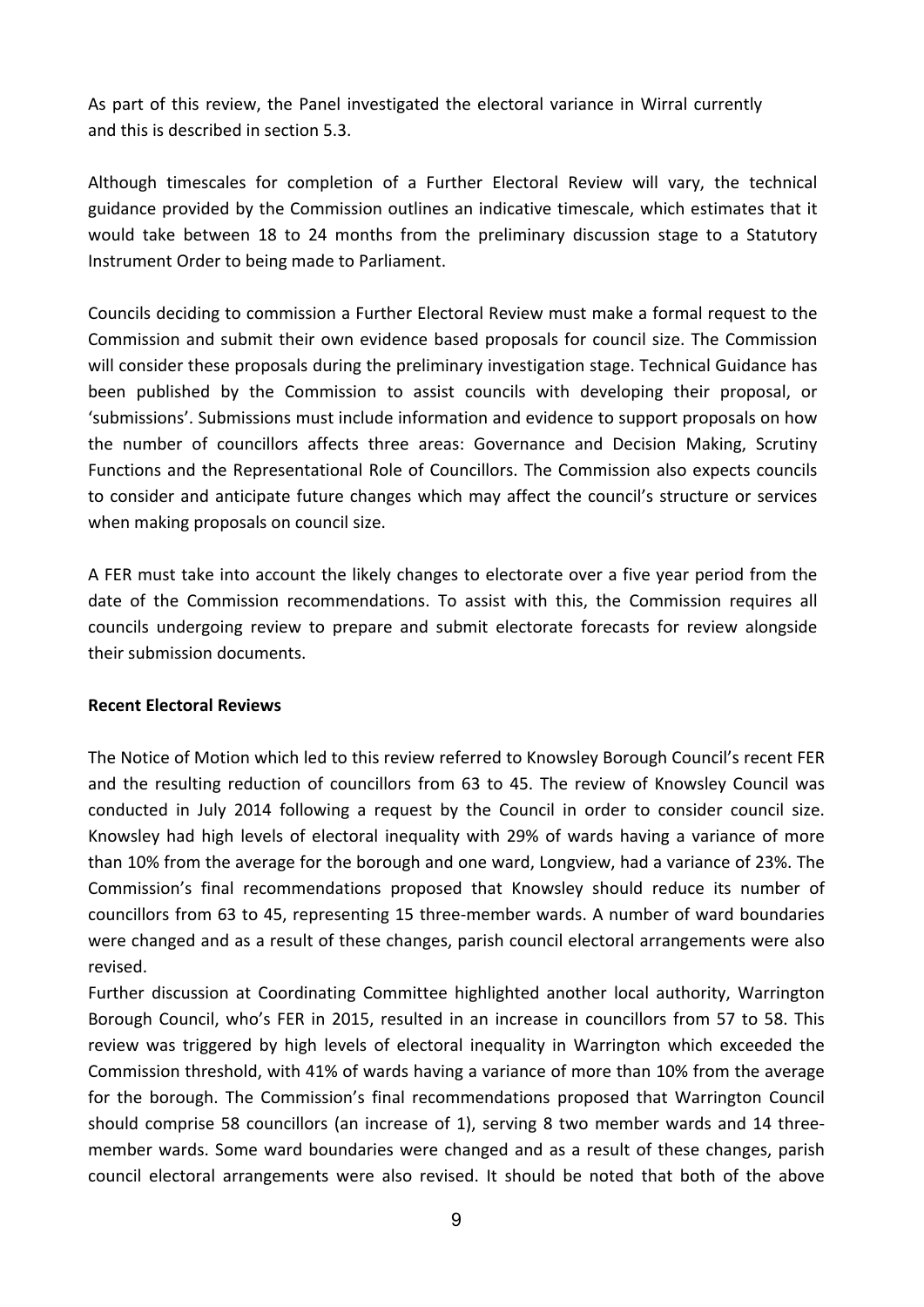councils have smaller electorates (Knowsley 113,590, Warrington 163,078) than Wirral. Both councils also differ from Wirral in that both have parish and town councils.

A study of these and the most recent reviews published on the Commission website shows that of 19 recent reviews, 10 had resulted in a reduction of councillors, 3 in an increase, and 6 in no change to the number of councillors. Whilst this shows a trend towards a small reduction in Members (average reduction among the ten councils which reduced their number of councillors was 4.2 Members), the Commission does not seek to reduce numbers as one of its aims. It should be noted that in the large majority of these cases the Commission's recommendations matched the councils own proposals. The Panel observed that there is no certainty of outcome with a FER.

Having reviewed the role of the Commission and the procedures and timescale for a Further Electoral Review, the Panel found that the process of preparing for and undertaking a review would require significant resources in terms of officer and councillor time. The Panel also acknowledged that this would not be a quick process, with reviews taking up to two years to complete.

The Panel believe that it would be beyond the scope of this review to attempt to replicate a council submission and formulate proposals regarding council size. The Panel accept that this would take a significant amount of time and resources. Rather, the Panel's scope and focus remained on establishing if there is a case for Wirral to request a FER, using evidence such as Wirral Council electorate data and financial information, benchmarking against other councils, and an exploration of the role and caseload of councillors.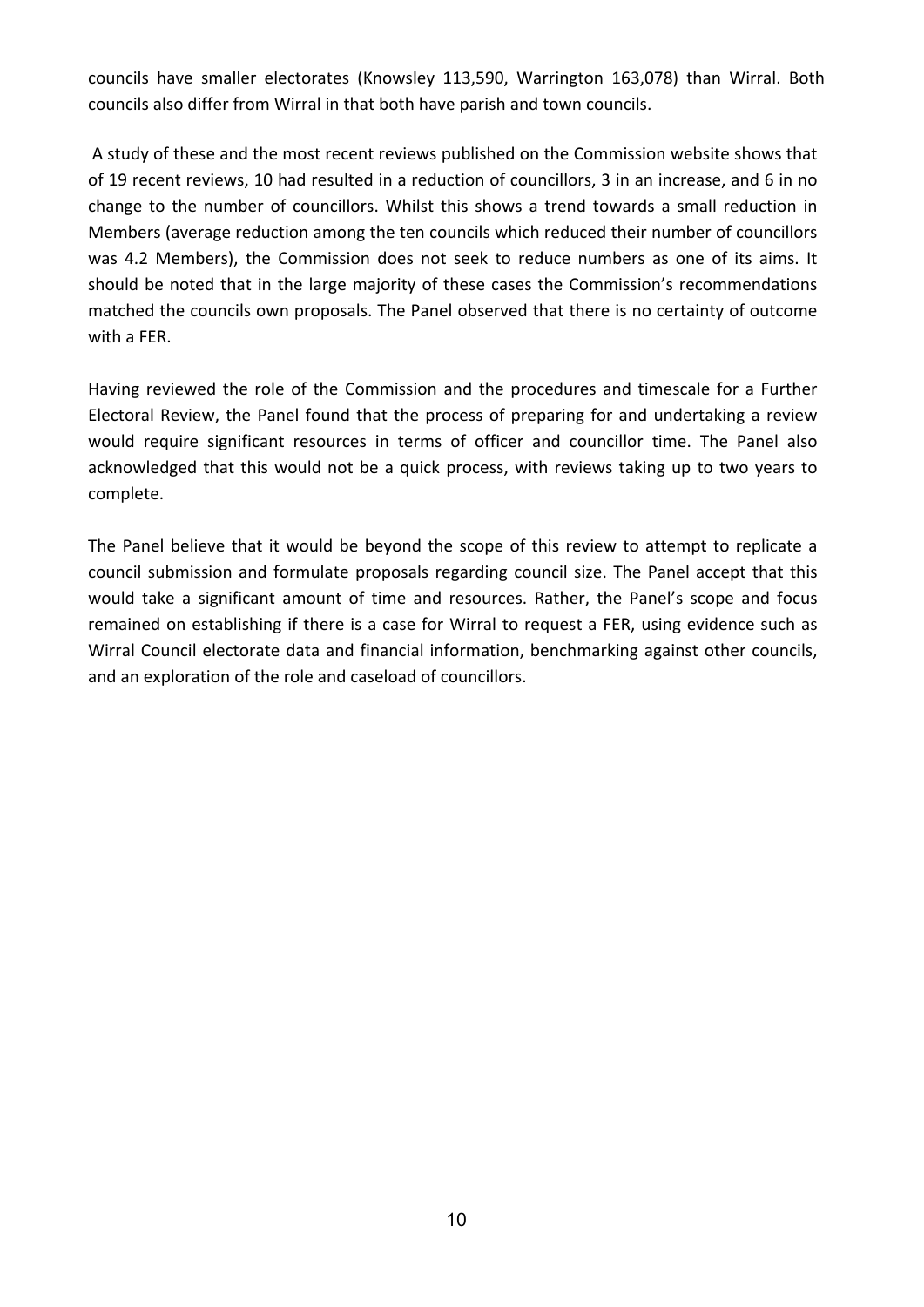#### **5.2 Data Analysis and Benchmarking**

The Panel sought to understand the position of Wirral Council against its neighbours and other similar local authorities in England to help develop an opinion on whether Wirral's number of councillors, levels of electoral equality and costs of councillors were consistent with those of other local authorities. The Panel reviewed a number of pieces of benchmarking data to inform this opinion.

In 2015 the Office for National Statistics estimated Wirral's resident population at approximately 320,300. In December 2014 Wirral's electorate was 235,181. On electorate size, Wirral is the 49th largest of 351 councils in England.

Wirral currently has a council size of 66 councillors across 22 wards with a councillor to elector ratio of **1:3,563**. The average ratio for all English councils is 1 councillor per 2828 electors. Wirral Council ranks as 47th highest number of electors per councillor of 351 English councils. (Source Local Government Boundary Commission for England data set December 2014).

As a recognised indicator of electoral equality used by the Commission, the Panel wanted to compare Wirral with a number of local and statistical neighbours to determine if Wirral had better or worse electoral equality than other comparable local authorities.

The data in Chart 1 below demonstrates that Wirral councillors on average represent more electors than all of its geographical neighbours. The average ratio for the group of councils is 1:2,976.

**Geographical Neighbours**



Chart 1. Data Source: LGBCE Dec 2014

**Neighbouring Local Authorities**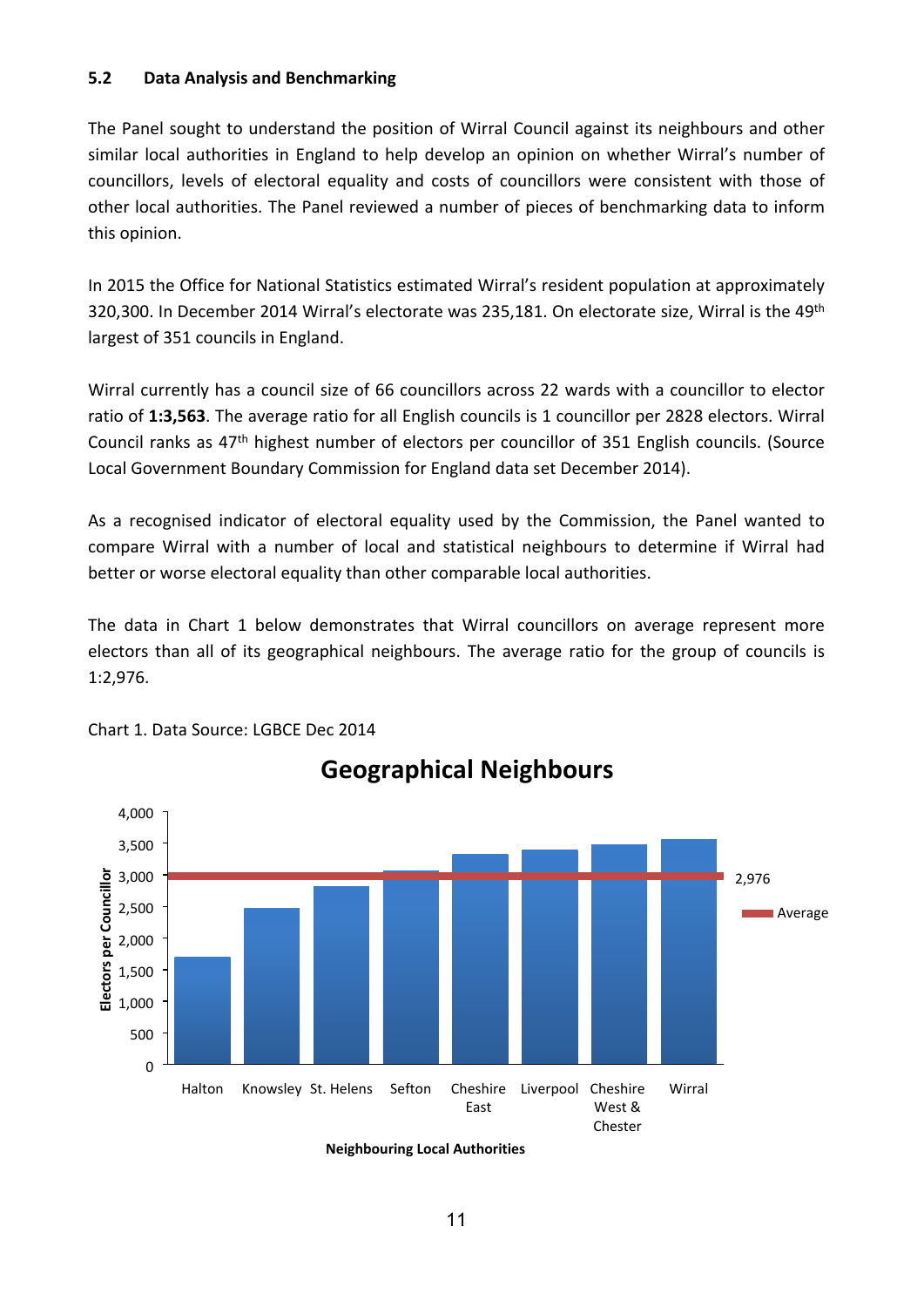Chart 2 below compares Wirral with other metropolitan district authorities in England. The average councillor to elector ratio for this group of councils is 1:3,292, shown by the red line. Wirral Council is above average in this group, with a ratio of 1:3,563. Wirral ranks as  $10<sup>th</sup>$  out of this group of 36 councils in terms of the most electors represented by each councillor. Chart 2. Data Source: LGBCE Dec 2014



**Metropolitan District Authorities** 

The Panel wished to compare Wirral against authorities with similar socio-economic profiles across the country. In order to select a comparison group of councils, the Chartered Institute of Public Finance and Accountancy (CIPFA) Nearest Neighbour Model was used. This model groups councils using a number of socio-economic indicators. Chart 3 below compares Wirral with a group of statistical neighbours. The average councillor to elector ratio for this group is 1:2,854. Wirral Council is above average in this group, with a ratio of 1:3,563 and ranks 2<sup>nd</sup> out of 16 councils in terms of the most electors represented by each councillor.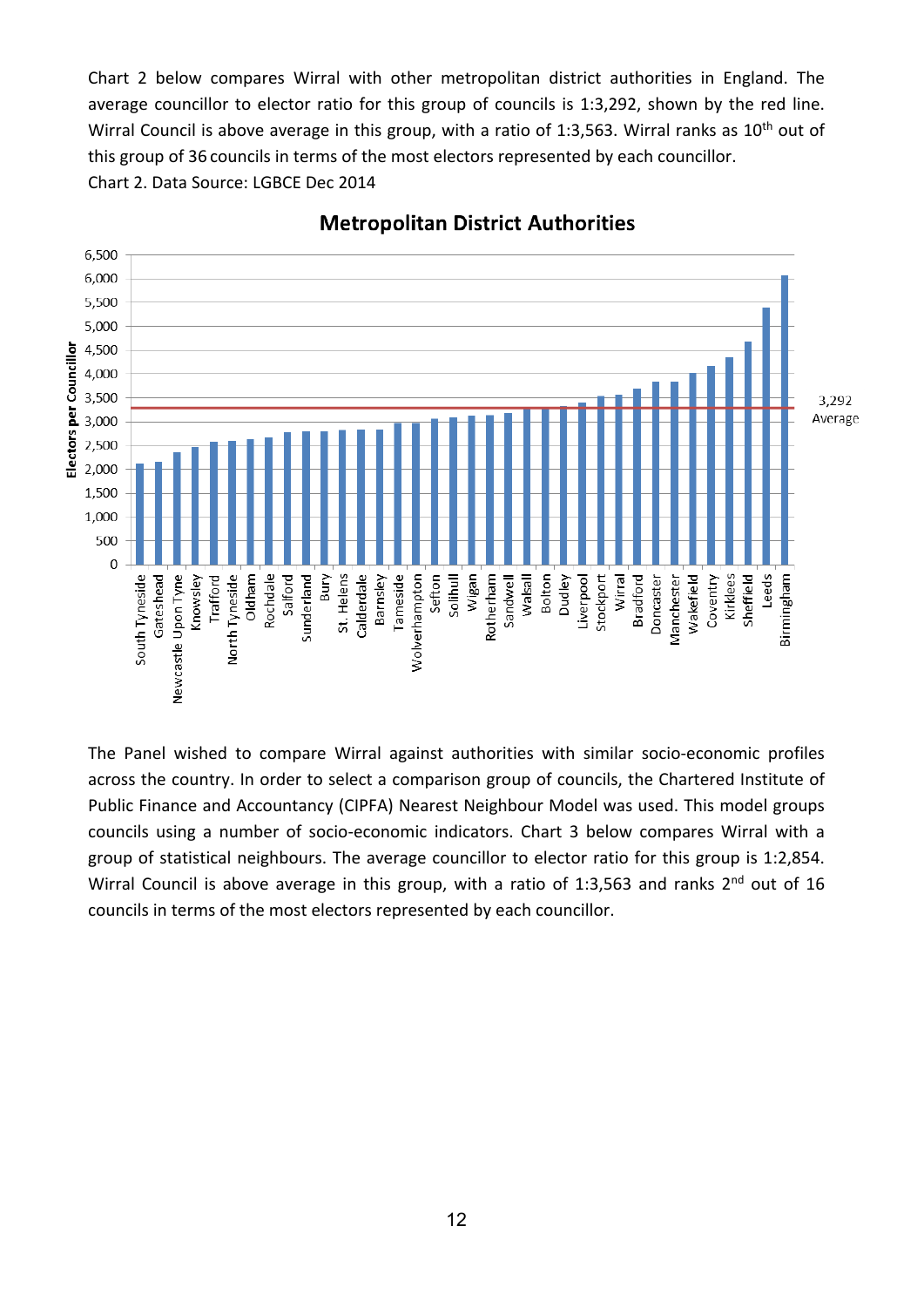

# **Statistical Neighbours**

In reviewing this data, the Panel observed that councillors represent the entire population in their wards and not simply those on the electoral register. In focussing on electorate figures only, the Panel was concerned that this ignored the work that councillors do to represent children and families.

By way of acknowledging the Panel's concerns over the use of electorate figures and not population figures when reviewing council size, the Commission says:

"A local authority provides services to those people who are not registered to vote and a Councillor may represent them, but it is through our consideration of community identities and the convenience and effectiveness of local government that those people come into our reckoning. When we talk about the equality of representation, or electoral equality in a review of a local authority's electoral arrangements, we are therefore referring to those people who are on the electoral register and entitled to vote in local government elections."

(LGBCE Electorate Forecasts– A Guide for Practitioners Guidance, October 2011)

#### **Ward Level Data**

Recognising that one of the Commission's triggers for conducting an electoral review is the variation of electoral representation between wards, i.e. the extent to which the numbers of electors represented by councillors in a council differs across its wards, the Panel was keen to explore this further and determine the level of variation across Wirral's 22 wards currently. The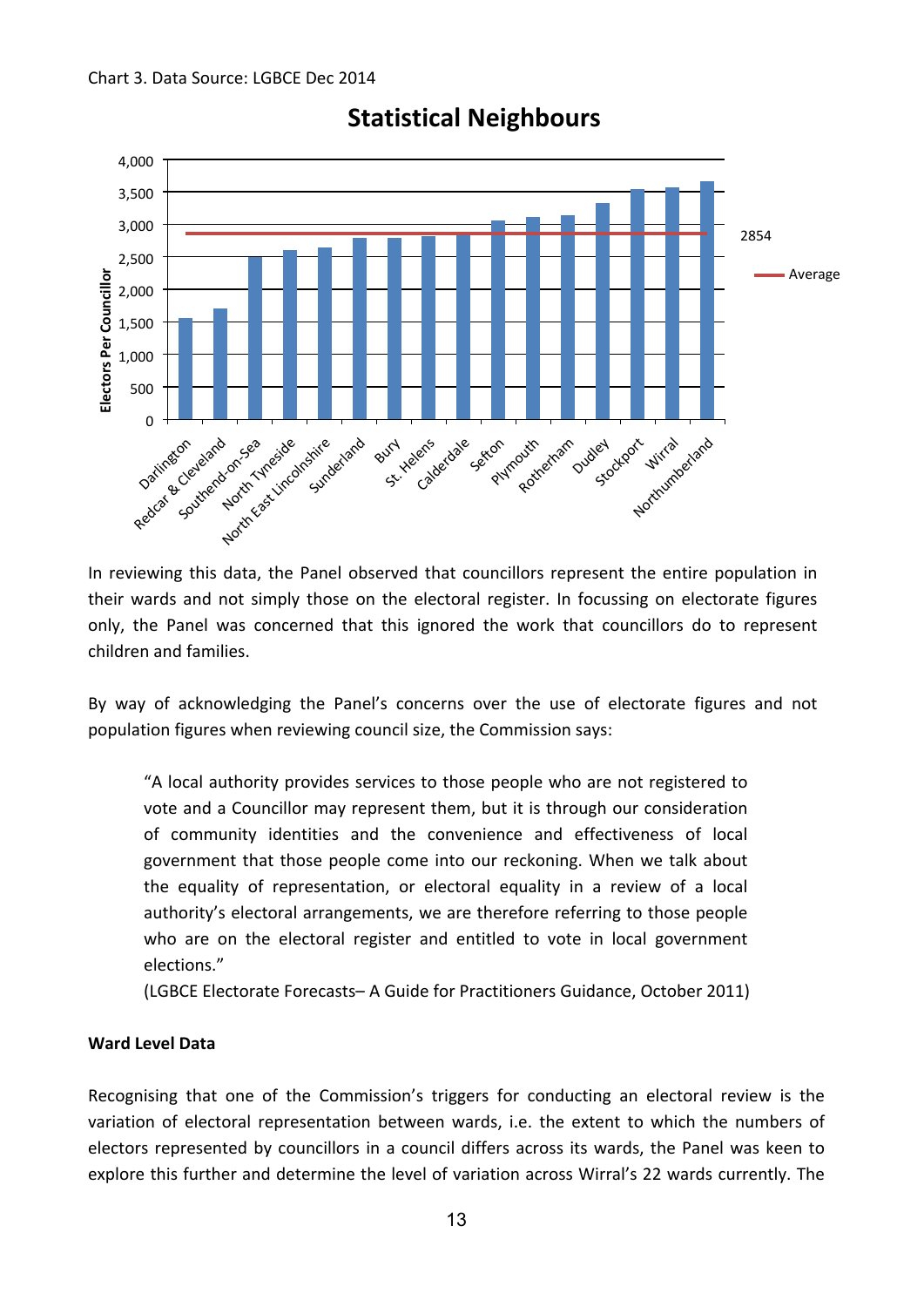table below shows the total electorate and the electors per councillor figures for each ward in Wirral. The table also shows the percentage variation in each ward from the Wirral average.

Accepting the Commission advice that perfect electoral equality is unlikely to be achieved across any local authority, the Panel was reassured that there is a high level of electoral equality across the borough, with 20 of the 22 wards having a variation of less than 10% from the average and the highest percentage variation being Upton at 12% above the average.

Further analysis of this data shows that the electoral variance between wards in Wirral does not exceed the Commission threshold for undertaking a Further Electoral Review. The Commission criteria for initiating a FER requires that more than 30% of a council's wards have an electoral imbalance of more than 10% from the average ratio for that authority and/or one or more wards has an electoral imbalance of more than 30%.

There are 2 Wards (9% of Wards) in Wirral with an electoral imbalance of more than 10% from the average ratio for the authority. There are no wards in Wirral with an electoral imbalance of more than 30%. Based on this data the Panel was satisfied that the Commission would not initiate a review of Wirral Council on the grounds of electoral inequality.

|                                  | <b>Total</b>      | <b>Number of</b>   | <b>Electors per</b> | % Variance   |
|----------------------------------|-------------------|--------------------|---------------------|--------------|
| Ward                             | <b>Electorate</b> | <b>Councillors</b> | <b>Councillor</b>   | from Average |
| Bebington                        | 12,181            | 3                  | 4060                | $+9$         |
| <b>Bidston &amp; St James</b>    | 10,368            | 3                  | 3456                | $-7$         |
| <b>Birkenhead &amp; Tranmere</b> | 10,085            | 3                  | 3362                | -9           |
| Bromborough                      | 11,728            | 3                  | 3909                | $+5$         |
| Clatterbridge                    | 11,703            | 3                  | 3901                | $+5$         |
| Claughton                        | 11,504            | 3                  | 3835                | $+3$         |
| Eastham                          | 11,296            | 3                  | 3765                | $+1$         |
| Greasby, Frankby & Irby          | 11,613            | 3                  | 3871                | $+4$         |
| Heswall                          | 11,032            | 3                  | 3677                | $-1$         |
| Hoylake & Meols                  | 10,702            | 3                  | 3567                | $-4$         |
| Leasowe & Moreton East           | 10,984            | 3                  | 3661                | $-1$         |
| Liscard                          | 11,348            | 3                  | 3783                | $+2$         |
| Moreton West & Saughall Massie   | 10,921            | 3                  | 3640                | $-2$         |
| New Brighton                     | 11,355            | 3                  | 3785                | $+2$         |
| Oxton                            | 11,292            | 3                  | 3764                | $+1$         |
| Pensby & Thingwall               | 10,583            | 3                  | 3528                | $-5$         |
| Prenton                          | 10,985            | 3                  | 3662                | $-1$         |
| <b>Rock Ferry</b>                | 9,991             | 3                  | 3330                | $-10$        |
| Seacombe                         | 10,482            | 3                  | 3494                | -6           |
| Upton                            | 12,467            | 3                  | 4156                | $+12$        |
| Wallasey                         | 11,994            | 3                  | 3998                | $+8$         |
| West Kirby & Thurstaston         | 10,488            | 3                  | 3496                | -6           |

Table 1. Data Source: Wirral Council Electoral Services September 2016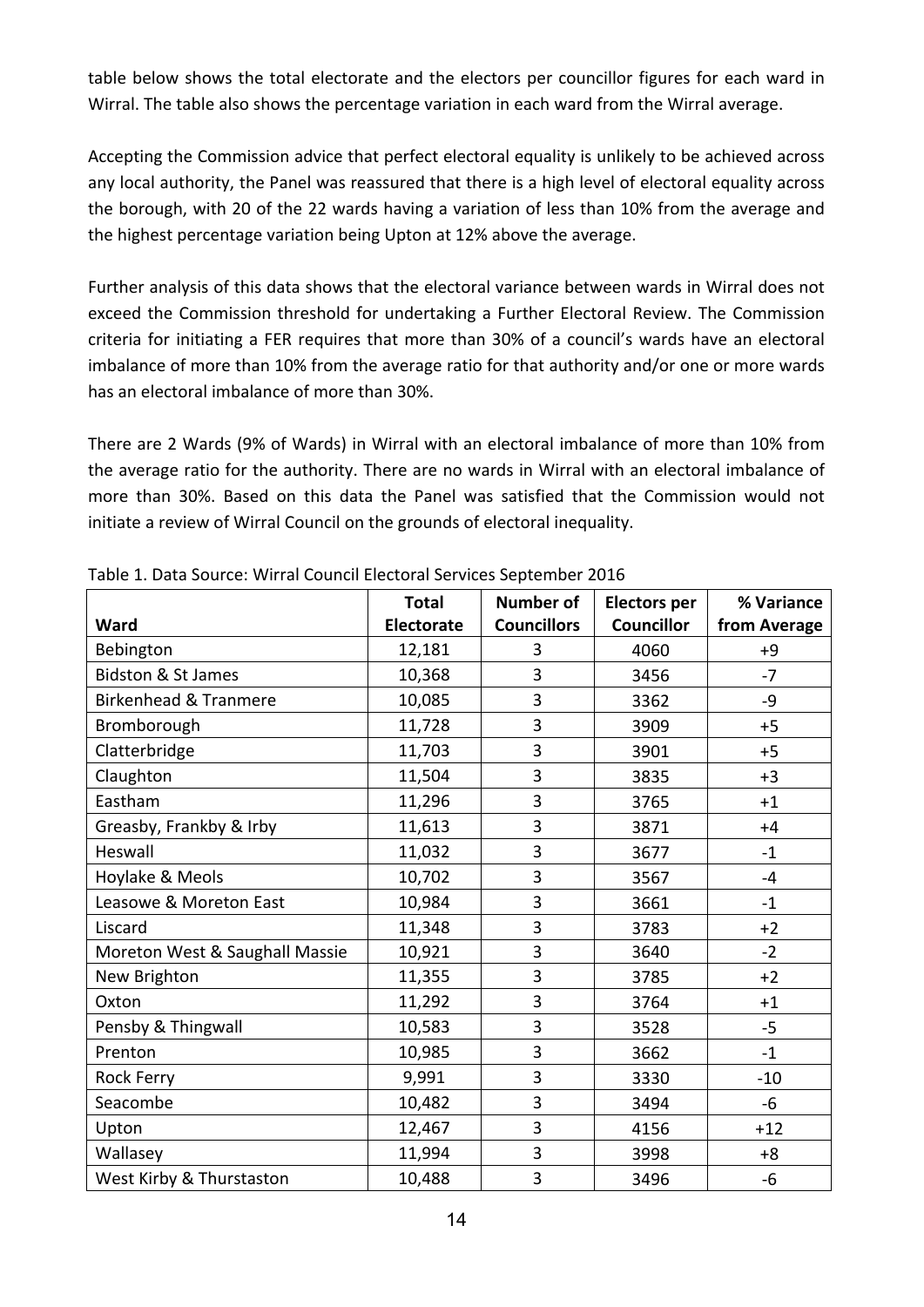| <b>Total Electorate</b>                | 245,102 |      |  |
|----------------------------------------|---------|------|--|
| <b>Average Electors Per Councillor</b> |         | 3714 |  |

Note on data: The ward level data above was collected in September 2016 and therefore shows different total electorate and average number of electors per councillor figures for Wirral Council than data presented in the earlier benchmarking charts. Whilst the ward data is more current, the figures presented earlier were based on LGBCE data sets from Dec 2014. As this data was used to benchmark Wirral against others at a point in time, Wirral's position at that point was used, to allow fair and accurate comparisons.

#### **Cost of Councillors**

The Panel recognised that the original Notice of Motion which led to this review included references to reducing the number of councillors as a means of saving money in the current climate. The Panel sought to ascertain the cost of councillors to Wirral, and requested figures on annual Members allowances and other associated costs in order to establish, via benchmarking, if Wirral's councillors provided good value for money and what level of saving could be achieved in the event of a reduction.

Information showing the annual cost of Members to the Council for 2015/16 was presented to the Panel. These figures included Members allowances and other costs and overheads such as admin, buildings, stationery, telephone bills etc. The table is attached as Appendix B. The total figure for 2015/16 is £964,106 and the average cost per councillor is £14,608.

This information included a calculation of the proposed saving which could be achieved if the number of councillors was reduced from 66 to 44. The estimated saving from a reduction in councillors to 44 was £321,369. The Panel acknowledged this annual saving, although it noted that this figure of 44 councillors was arrived at arbitrarily and Wirral would need to determine its own proposals on council size and this along with any Commission review would determine any change in number, and therefore any actual saving. Furthermore, any savings calculation would need to take into account a likely rise in officer costs associated with increased demand on resources as a result of a reduction in councillor numbers. Nonetheless, as an illustrative figure, the Panel acknowledged that this would represent a considerable saving.

The Panel reviewed data from the Independent Panel on Members Allowances Report, June 2016, Appendix C. The report considered comparisons of Members' allowances with other Merseyside and Cheshire councils and found that allowances paid to Members in Wirral were in the lower quartile. Table 2 provides a summary of basic allowances paid by these councils in 2015/16. The Panel was reassured that Wirral spends less than a number of its geographical neighbours in terms of basic and special responsibility Member allowances.

Table 2. Source: Independent Panel on Members Allowances 2016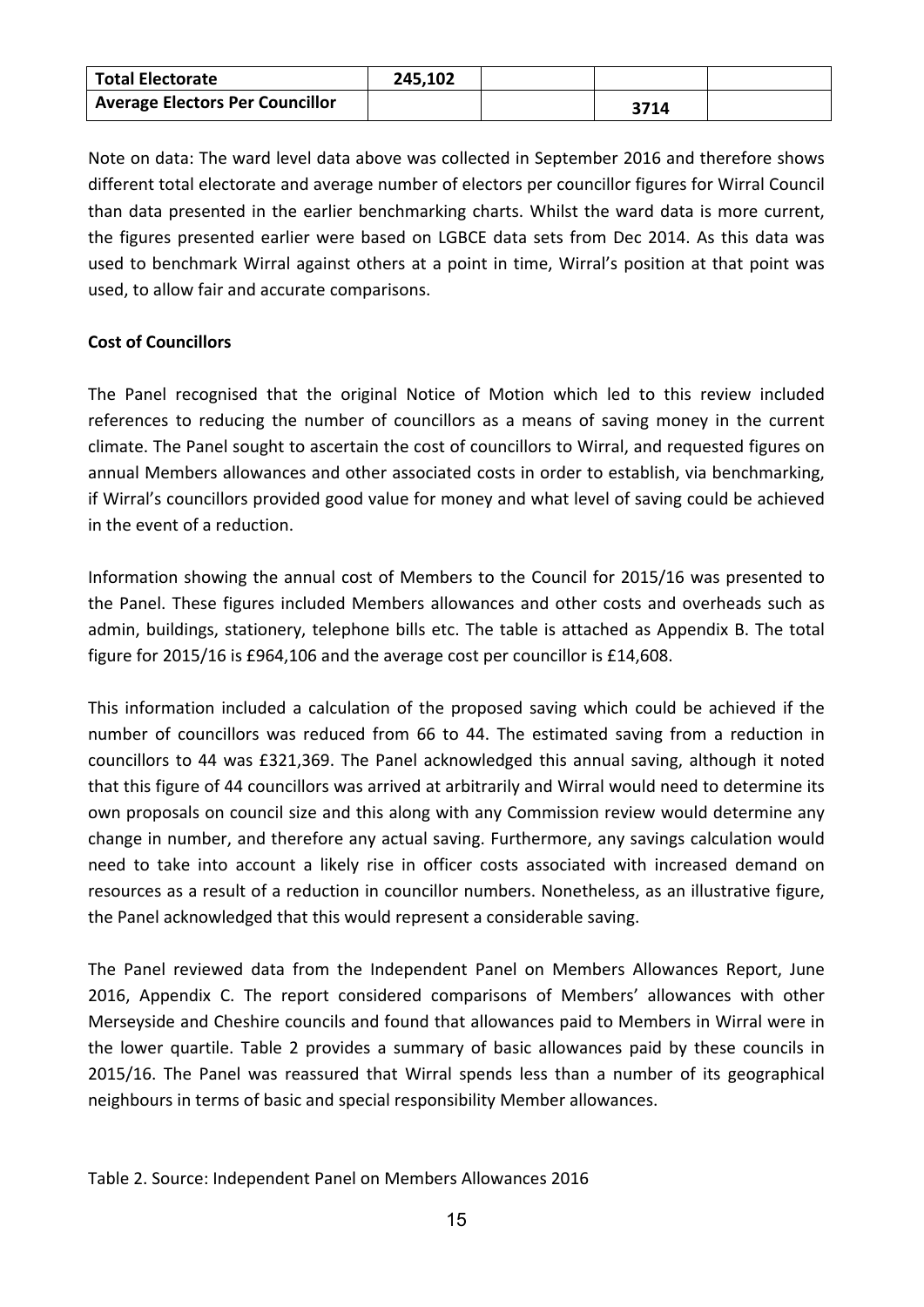| <b>Authority</b>               | <b>Basic Allowance</b> |
|--------------------------------|------------------------|
| St Helens (48)                 | £7,626                 |
| Warrington (58)                | £7,911                 |
| Halton (56)                    | £8,262                 |
| Wirral (66)                    | £8,712                 |
| Sefton (66)                    | £8,794                 |
| Knowsley (45)                  | £9,109                 |
| Liverpool (90)                 | £10,077                |
| Cheshire East (82)             | £11,200                |
| Cheshire West and Chester (75) | £11,573                |

To provide wider comparisons regarding Member allowances, the Chart below compares the basic Members' allowances of a number of metropolitan and unitary authorities with a similar electorate size to Wirral. The Panel was further reassured by this data as it illustrates that Wirral has the second lowest basic Member allowance compared with 16 other councils of a similar size and type.



Chart 4. Source: Council Websites

Having reviewed the data on costs of Members in Wirral and comparisons with other local and national councils, the Panel was satisfied with the amount of money that Wirral spends on Members allowances.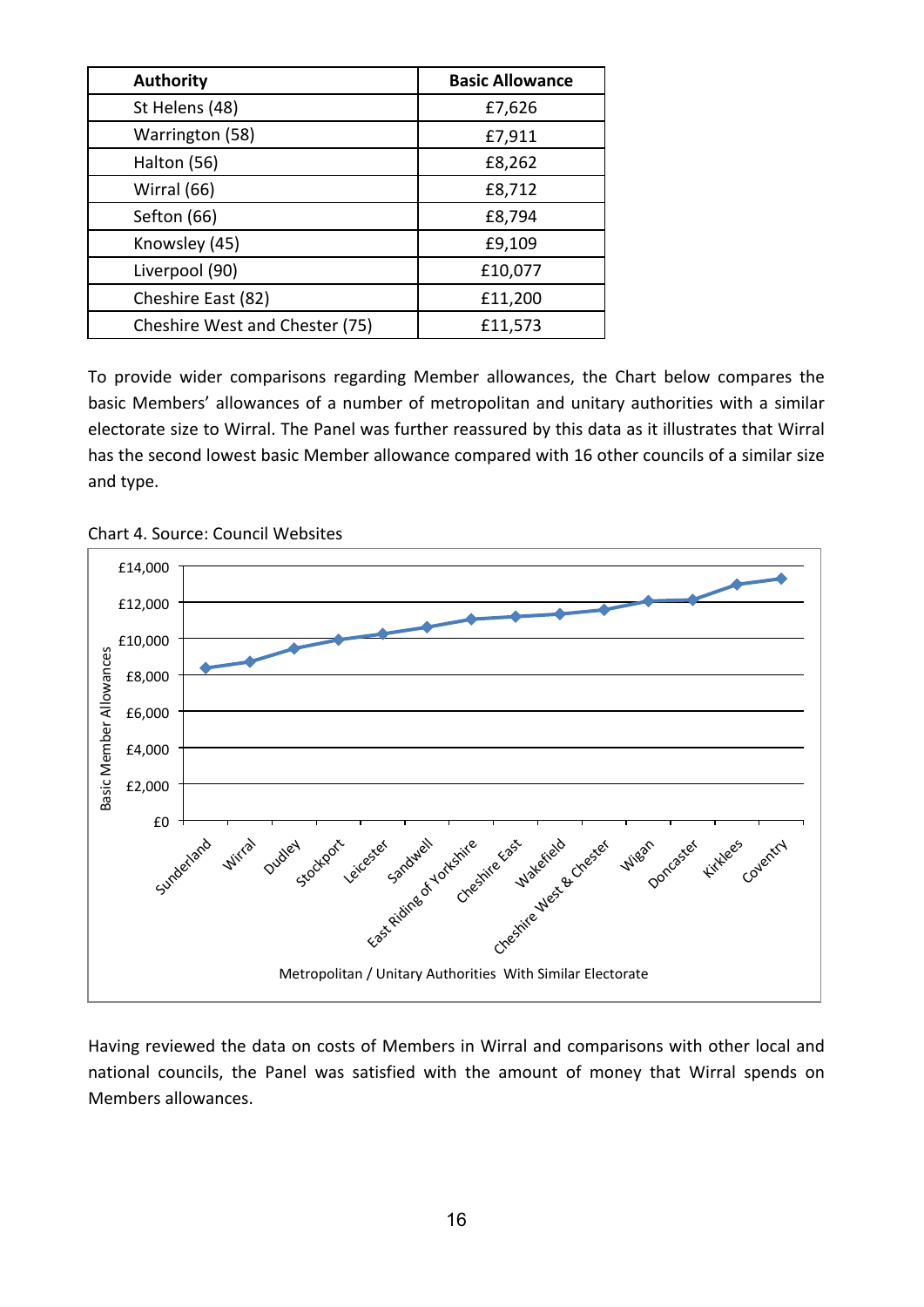#### **5.3 The Role of the Ward Councillor**

The Panel recognised that data analysis and benchmarking would only form part of their considerations. It acknowledged that councils and communities have their own unique characteristics and council services and structures should be tailored to the needs of individual areas. A reliance on direct comparisons and statistics alone would not allow the Panel to form a reasoned judgement on the suitability of the current number of councillors in Wirral.

Therefore, the Panel felt that some investigation into the roles and responsibilities of the councillor in Wirral was necessary in order to understand if the current electoral arrangements enable Wirral councillors to provide effective local leadership and representation, and to support the stated vision and aims of Wirral Council.

#### **Defining the Role of the Councillor**

The Panel was eager to find a definition of the role of the councillor in general terms as a starting point. The Panel reviewed an interim report from The Councillor Commission, set up by the Local Government Research Unit and The Municipal Journal, October 2016. The aims of this commission were to conduct an independent review of the role and work of the councillor and of the contribution made by councillors to the governance of their communities. The Councillor Commission has sought the views of councillors and those who work with them and has conducted a number of meetings with different councillors around the country and received 147 written submissions so far. The Panel found the Councillor Commission definition of the councillor as a useful reference point and agreed with the report which describes the councillor role under three themes; as a representative of their community, to influence the policies and services of the council, and with an increasing role to interact with external organisations, either as a governor, or to influence, challenge, or scrutinise their services.

Wirral Council defines the role and responsibilities of the councillor in its Constitution through The Members Role Profile and The Members Allowance Scheme List of Approved Duties. The Members Role Profile describes the different councillor roles, duties and entitlements as a Ward Member and Member of Full Council. It also describes the roles and duties as Leader and Cabinet Portfolio Holder as well as a member of scrutiny and other committees. The Members Allowance Scheme List of Approved Duties includes a list of outside bodies which Councillors may be appointed to. The Panel believe that these documents demonstrate the breadth and variety of the roles of the councillor in Wirral.

What is clear to the Panel is the difference between broad 'role' definitions, such as 'local leader' 'champion', 'representative', 'scrutineer' and the more list-like responsibilities in terms of the tasks or obligations that councillors are required to undertake, such as membership of committees, appointments to outside bodies etc. The Panel felt that even with comprehensive definitions such as those above, there are other aspects of the role of the councillor which are not fully captured or quantified.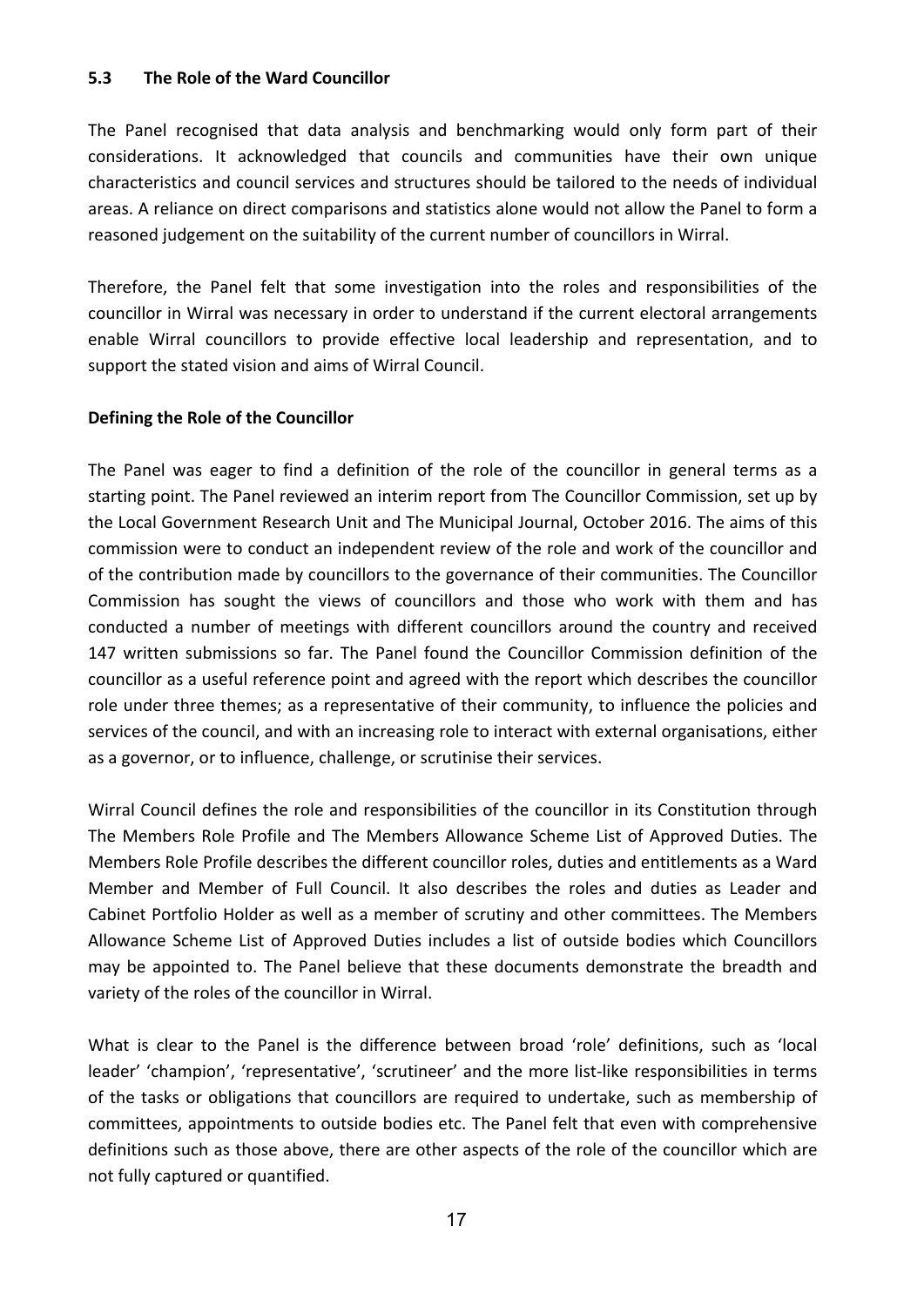#### **Quantifying the Role of the Councillor**

The Panel believes that it is difficult to quantify exactly the role of the modern councillor. From reviewing evidence such as the Councillor Commission report and other council's submissions in preparation for an electoral review, it is clear that this view is shared widely. As part of their submissions to the Commission, a number of councils listed the roles and responsibilities of councillors as set out in their constitutions, and many listed the committees, panels and subgroups which members are required to attend. A number of councils conducted surveys and questionnaires to find out councillors views on their workload and responsibilities.

The Panel had sight of the Local Government Association Census of Local Authority Councillors, 2013. Their survey, responded to by 6,902 councillors across England provided a number of findings regarding councillors views of their role and workload. The survey found that councillors reported spending on average 25.1 hours per week on council business and group / party business. In metropolitan authorities this figure was higher still, with councillors among this group reporting that they spend on average 30.9 hours per week on council business and group / party business. The Panel found this information useful in that it reveals the significant time demands on councillors.

The Panel believe that the average weekly hours spent by councillors quoted above is a minimum and it is likely that more hours are spent which are not captured. The role of the councillor is not confined to official council business or limited to attendance at committees and meetings. The Panel commented that the increasing use of social media such as Twitter, Facebook and councillors own websites as tools to communicate with residents means that many councillors consider themselves to be 'on call' or 'on duty' twenty four hours a day, unlike council offices, one stop shops and call-centres which have traditional opening and closing times. When discussing the time demands on councillors, The Councillor Commission interim report refers to councillors describing their role as "a 24 hour a day job, a job which the public, media, party and council itself recognise few if any boundaries."

Whilst traditional methods of engagement with residents such as weekly surgeries are still used by many councillors, it is now accepted that councillors have different methods to engage and communicate with the people they represent. It is further accepted that different councillors will utilise these different methods to a greater or lesser extent depending on circumstances, such as the socio-economic, demographic and geographical make-up of their ward.

The Panel noted that the structure of Wirral Council, with no parish or town councils, would have an impact on councillors caseloads compared with other councils where these structures were in place.

The Panel believed that the surveys conducted by councils, the Councillor Commission and the Census of Local Authority Councillors provide valuable insight into how local councillors view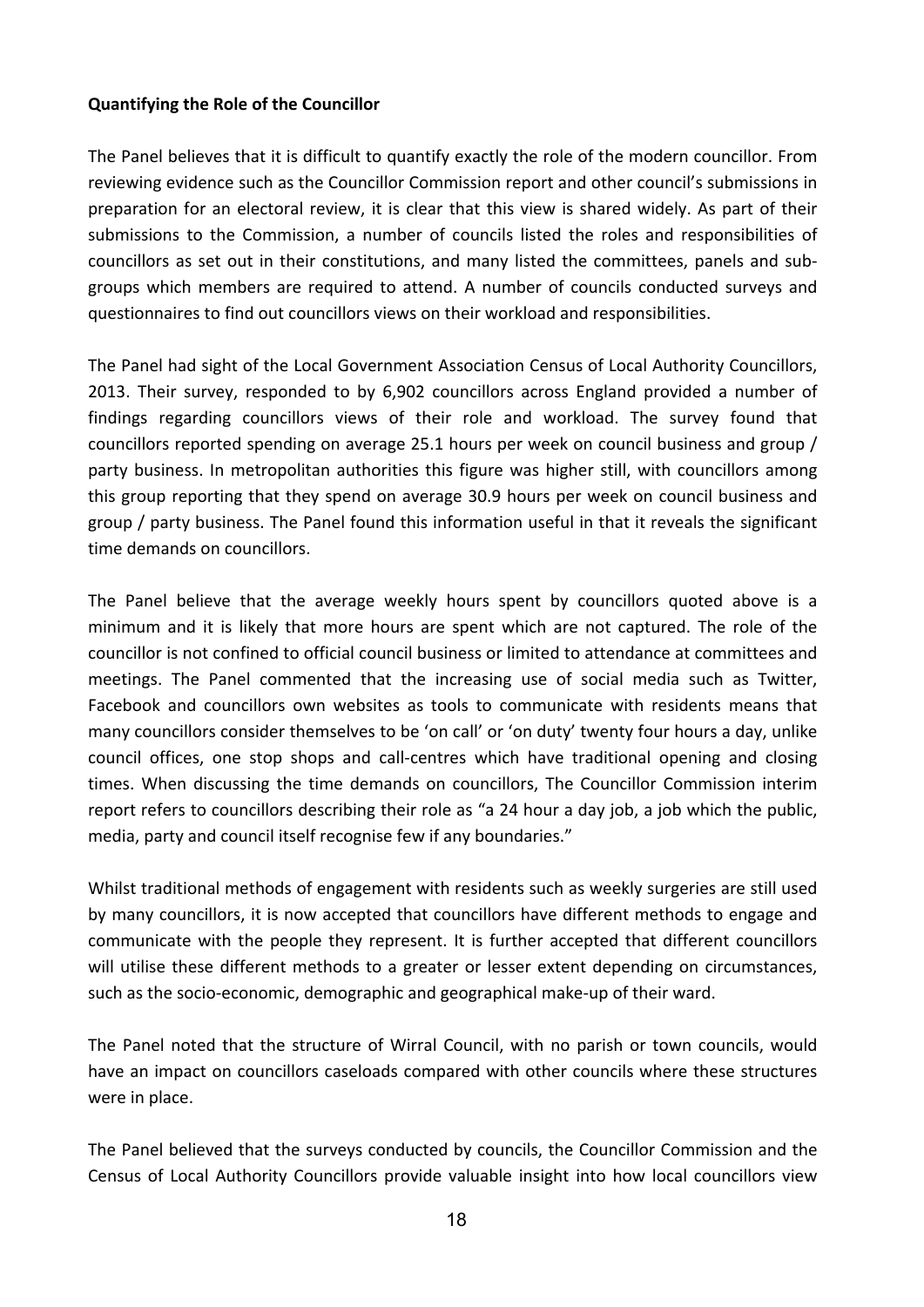and evaluate their roles and workloads in a changing landscape and demonstrates the wide variety of roles and responsibilities as well as the variety of ways in which a councillor may carry out his or her work.

#### **The Diversity and Unique Nature of Wirral**

The Local Government Boundary Commission for England refers to the unique characteristics of each area when warning against an over-reliance on the use of comparisons with other authorities. The Panel was keen to recognise the unique characteristics of Wirral as a borough and the diversity and differences between its wards and to acknowledge the impact that these differences would have on the type, if not the amount of issues which councillors must deal with. According to the Wirral Joint Strategic Needs Assessment data, Wirral has some of the most deprived and most affluent wards in England, with wards in the highest quintile and wards in the lowest quintile on the national Index of Multiple Deprivation. Wirral also has a mix of rural and urban wards, wards which have a concentration of industrial and business premises, and wards which are primarily residential. The Panel believe that this ward diversity will affect the representational role of the councillor as ward councillors will encounter a wide variety of different issues and concerns. The nature of their work will differ greatly depending on the socio-economic, geographic and demographic profile of the ward which they represent.

#### **The Future - A Changing Role**

The Review Panel was conscious that local government was changing significantly. In particular Members considered that the role of Wirral councillors was changing as a result of the financial constraints and new ways of working, with a shift towards a focus on outcomes for residents rather than service delivery via the Wirral Plan and Wirral's new operating model.

Whether as Pledge Champions or more generally, councillors have a role in supporting the delivery of the Wirral Plan and its three key themes of protecting the most vulnerable, driving economic growth and improving the local environment. The Panel see councillors' roles changing as a result of this and moves towards greater commissioning of services. Although the councillor role regarding commissioning will develop over time, this role will require councillors to hold commissioners and providers to account for delivery of the agreed strategic outcomes.

The Panel identified that the councillor of the future would have a vital role as a local leader, in stimulating community initiatives and activity to help new delivery models to accommodate a reduction of public services in areas like culture, leisure and sport, community safety, supporting the vulnerable in the community and looking after the local environment. There would also be a significant role in working with local businesses to support the economy, encourage investment and create jobs.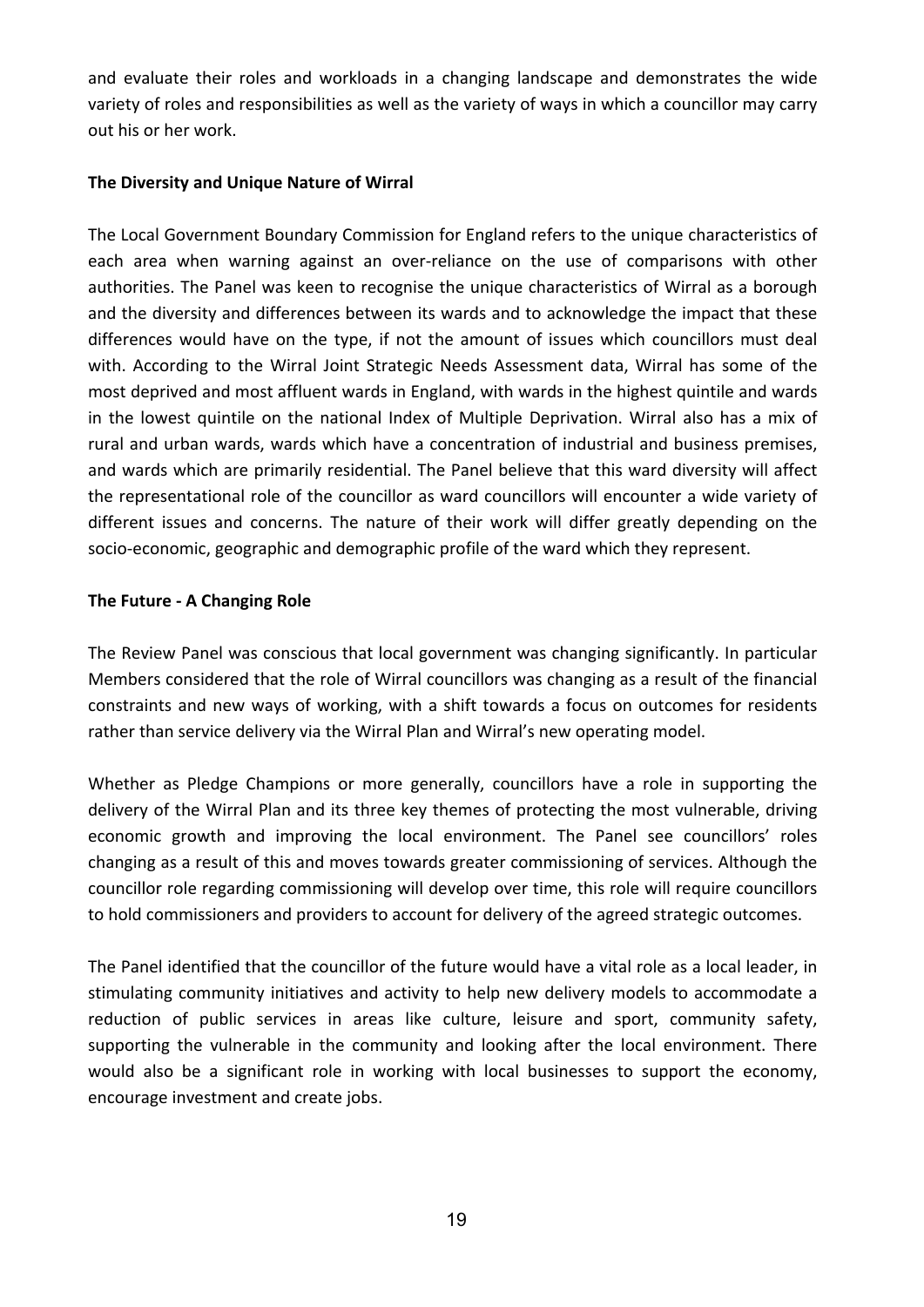With the proposed Liverpool City Region Devolution Agreement being considered by all of the City Region local authorities currently, it is hard to predict the impact this will have on the role of Wirral councillors in the coming years.

Taking these things into consideration, and accepting that the full impact and extent of these new ways of working was not yet fully known, the Panel felt that it did not make sense to commission a review of council size at this time. Instead, it may be appropriate to allow time for changes to become embedded and return to this question at a later date following an evaluation of the impact of new ways of working and new roles.

#### **Potential Impact of a Reduction in Councillors**

The Panel observed that a significant reduction in the number of councillors, without an accompanying restructure of the Council's governance arrangements could affect the council's ability to carry out its statutory functions. The number, size and frequency of committees, and appointments to bodies would need to be reviewed and reduced significantly. The Panel was concerned about the impact on this would have on Wirral's ability to take decisions effectively, manage the business and responsibilities of the council successfully, and provide effective community leadership and representation. Councillors in Wirral play important roles in holding the executive to account, exercising oversight and monitoring via Overview and Scrutiny Committees, and holding Members and officers to account to ensure effective governance and assurance. The Review Panel was also concerned that a significant reduction in councillor numbers could impact on these roles and may result in less effective oversight, governance and assurance.

Having regard to the 2013 Census of Councillors data which showed the average number of hours spent by councillors on council and party business per week (25.1), the Panel observed that many councillors already balance their role as a councillor with the demands of work, family, and/or caring commitments. The Panel was concerned that a significant reduction in numbers alongside no structural reorganisation of the Council would likely result in a greater demand on councillors time. If the workload and time demand increases further this may have a detrimental effect on councillor retention and recruitment as it may restrict the type of people who are able to take on the role. The 2013 Census of Councillors data showed the average age of councillors in England was 60.2 years old. 46.2% of councillors who responded were retired, 9.5% in part time employment and 8.8% either unemployed or otherwise not working. The Panel believed that should the work demands on councillors increase further, this may lead to the role becoming almost full time and would prevent many working or self-employed people from continuing as, or becoming a councillor. The resulting loss of diversity of representation, experience and skills would be detrimental to any borough, the Panel believed. This view is shared by Warrington Borough Council. Their submission to the Commission states: "Warrington is represented by a diverse range of councillors. The Council values all of its councillors for their different skills and experiences, and believes that it is important that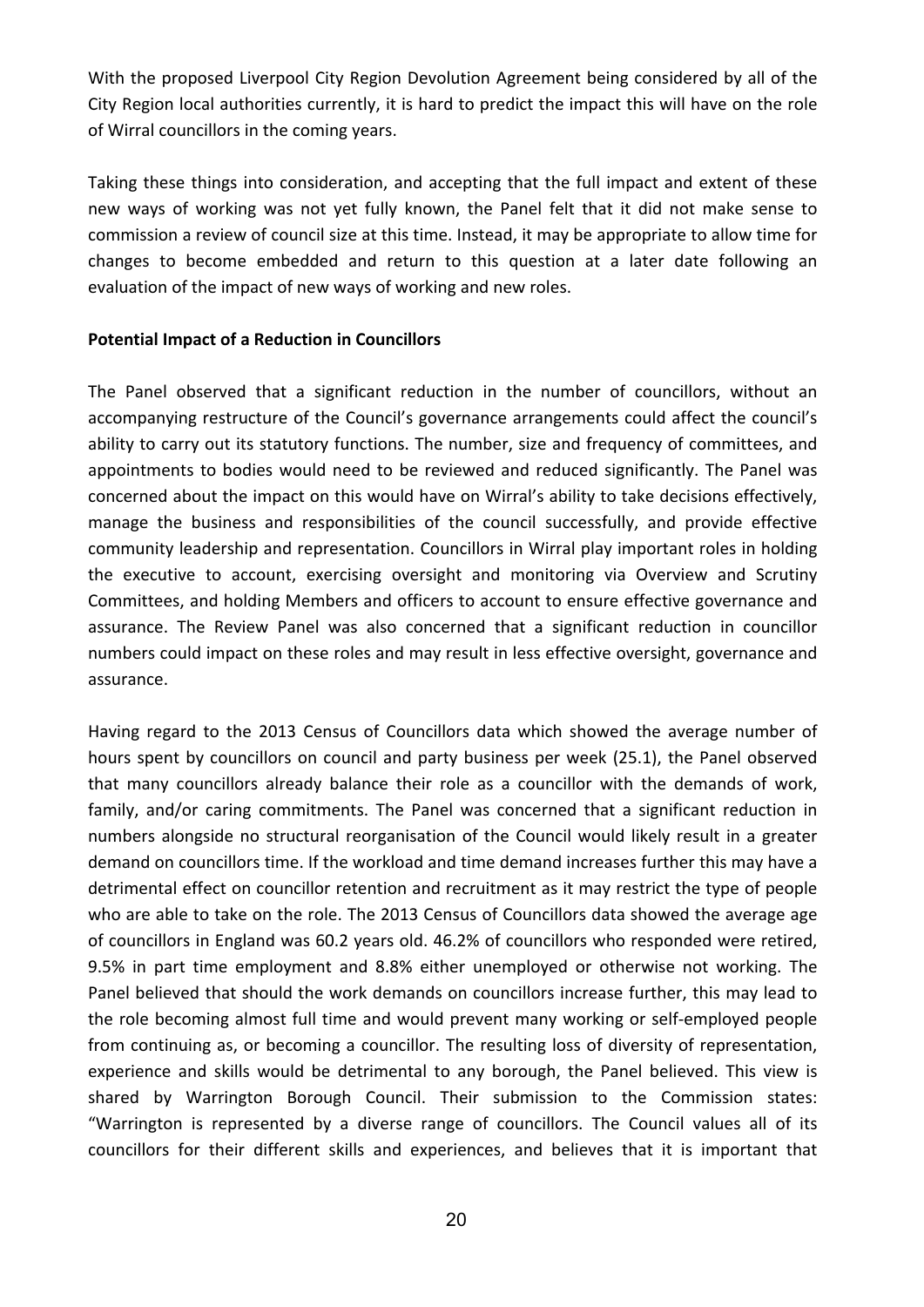demands on councillors do not reach levels that restrict the pool of councillors, or limit the opportunities of particular groups to become councillors".

(Warrington Borough Council Submission to LGBCE Regarding Council Size, February 2015).

The Panel suggested that these types of issues would need to be considered alongside the saving that a reduction in councillors would provide.

The impact of a reduction of councillors on back office and support functions was also acknowledged by the Panel. Whilst this is difficult to quantify, it was agreed that that these functions would have to increase in order to fill the gap left by councillors, so any cost savings identified by reducing councillors would have to take account of any increase in officer workloads.

In summary, the Panel concluded that it is hard to quantify the role of the councillor in absolute terms, but the Panel was satisfied that the evidence clearly demonstrates a significant time demand on councillors and that their role is broad and varied. In the current political and economic climate councils are undergoing significant change and the councillor role is evolving and adapting to meet the new challenges presented. In Wirral, perhaps the extent of this is not yet fully understood and this may not be right time to consider changing the number of councillors. It was suggested that this may be returned to at a later date and that consideration may be given to conducting a survey of councillors to understand their perceptions of the changing role and workload. This may provide a useful insight and inform any future considerations of this issue. There may also be wider benefits of conducting a councillor survey, as it may be used to update the Members' Role Profile, inform the Member Development Scheme, and used to explain the role of councillors to the public, media and partner organisations.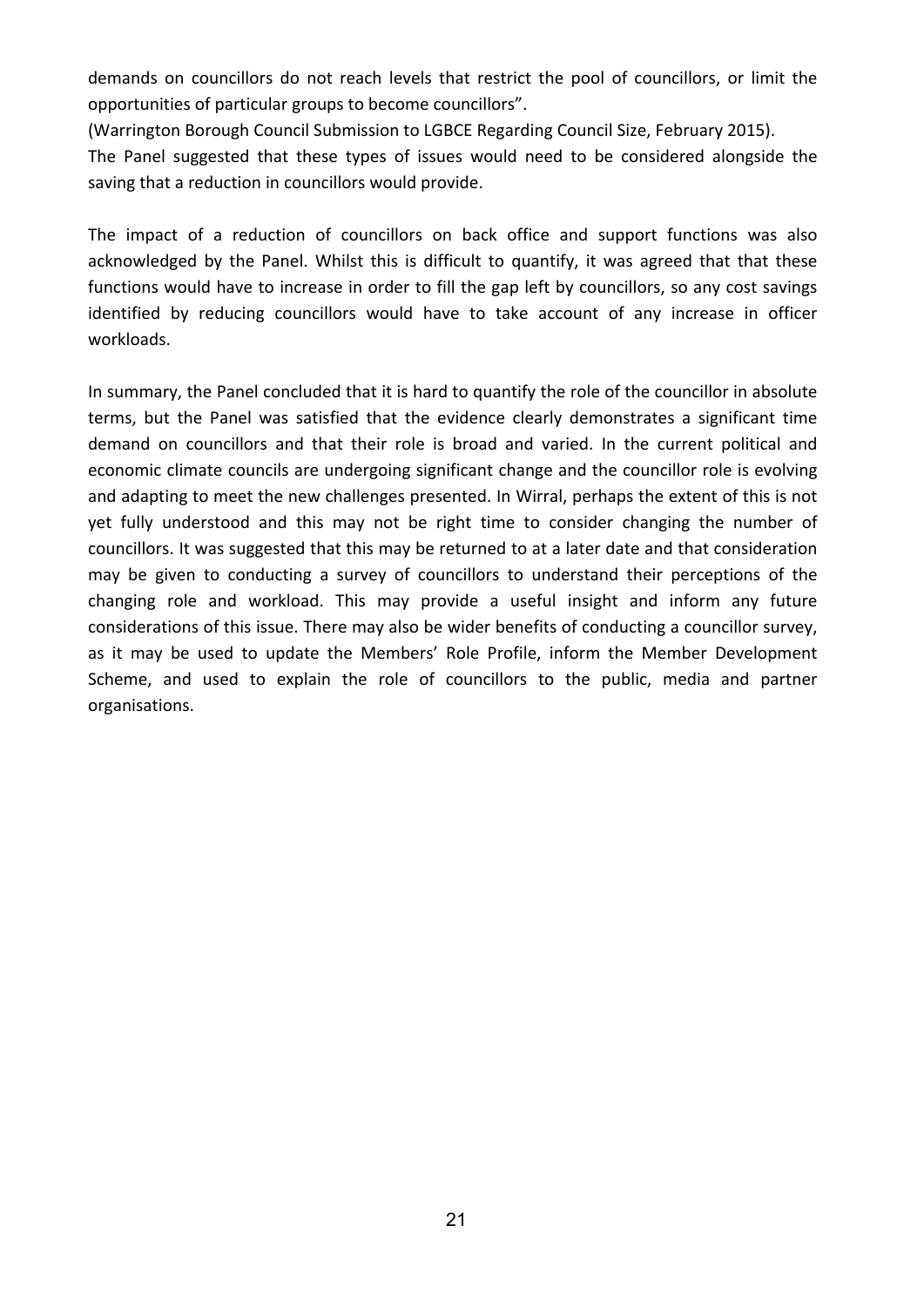#### **6. Conclusion and Recommendation**

The Panel, having reviewed the Commission's remit, processes and timescales for Further Electoral Review, accepted that the only mechanism to change the number of councillors in Wirral would be via such a review. The Panel concluded that it would take a significant amount of resources to prepare for and undergo a review and the Commission timescales demonstrate that this would be a lengthy process, with a less than certain outcome. Any potential savings are unlikely be realised for up to two years.

The Panel was encouraged by evidence which demonstrates that Wirral Council compares favourably against other councils regarding electoral equality, as a recognised measure of council size. Of particular note was the ward level data on electoral variation which showed that Wirral is within the Commission's parameters on electoral equality across its wards and therefore wouldn't trigger their threshold for a Further Electoral Review.

The Panel are further reassured that the cost of councillors in Wirral is lower than many of its neighbouring and similar sized national authorities, as evidenced by comparisons of Members Allowances Schemes, and acknowledged by the recent Independent Panel on Members Allowances. The Panel noted the potential annual saving which a reduction in councillors could deliver, although the Panel believed that any cost saving identified would need to take into account increased costs associated with a likely rise in demand on officer workloads.

The Panel was conscious that statistical comparisons with other authorities should not be used alone to determine the number of councillors and the Panel recognises the uniqueness of each area and the need for each council to tailor its services to the needs of each community. An understanding of the varied role of the local ward councillors in Wirral was considered by the Panel as equally important when forming their conclusions.

Having reviewed both general and Wirral specific definitions of the role of councillors, considered average hours per week spent on council business, and the variety of factors which affect the ward councillors' workload, the Panel concluded that the role of the councillor in Wirral is wide-ranging and varied and places a significant demand on councillors' time. The panel was concerned about the impact a reduction of councillors may have on councillors ability to fulfil their role effectively.

The Panel is aware of the significant changes facing councils in future and the uncertainty around councillor roles as these adapt to meet new challenges. In this context, the Panel conclude that any review of the number of councillors in Wirral should not take place until the extent of these changes and their impact on roles was better understood. The Panel makes the following recommendation:

*Having regard to the evidence presented, the Panel notes that the number of councillors in Wirral is consistent with comparable Local Authorities. Consequently, the Panel recommends that the Council does not request the Local Government Boundary Commission for England conduct a review of its electoral arrangements at this time.*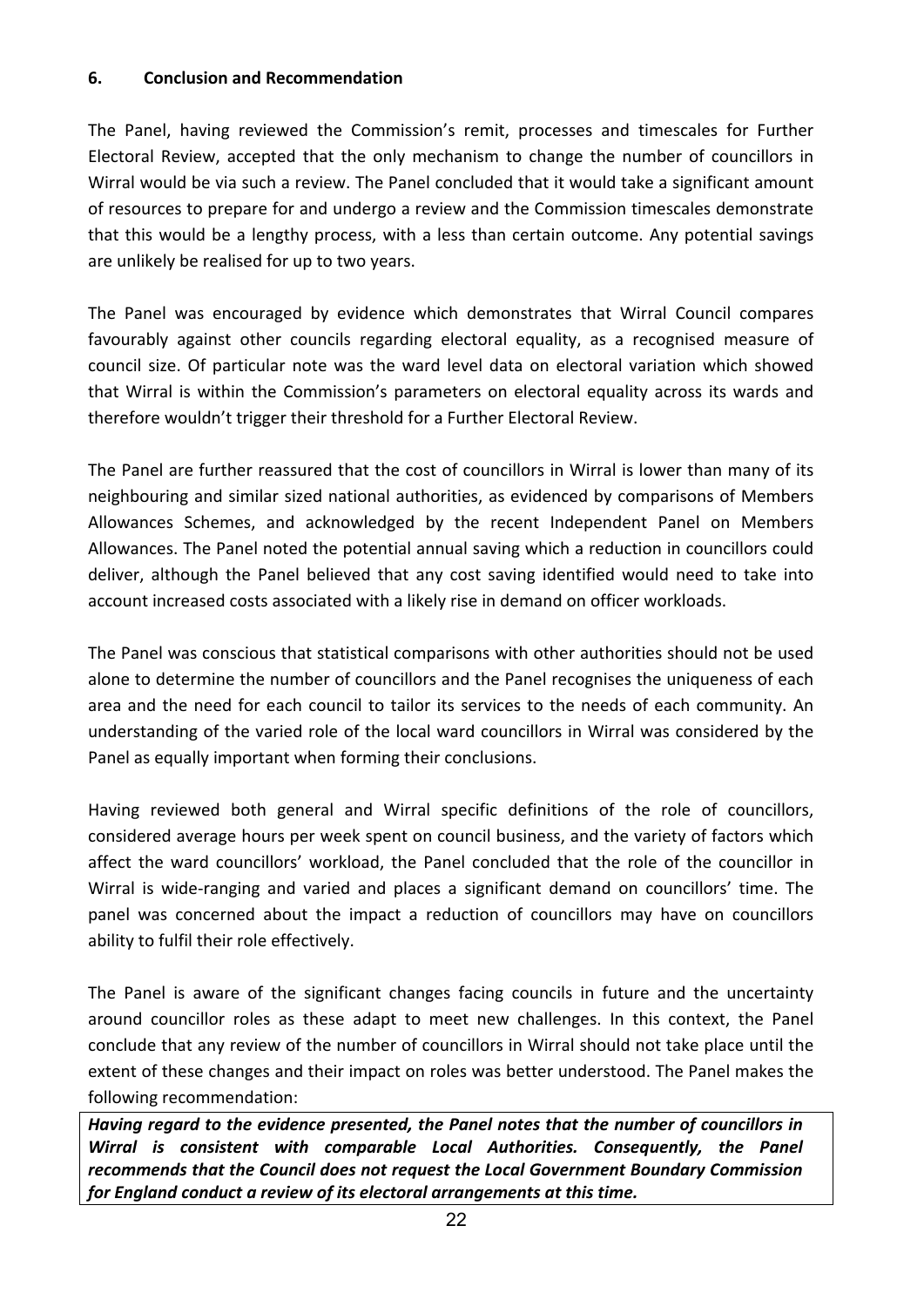#### **References**

Local Government Boundary Commission for England, Electoral Reviews Technical Guidance, April 2014

https://www.lgbce.org.uk/ data/assets/pdf file/0006/10410/technical-guidance-2014.pdf

Wirral Metropolitan Borough Council Report Of The Independent Panel on Members' Allowances, 7 June 2016

[http://democracy.wirral.gov.uk/documents/s50034712/Panels%20Final%20Repor](http://democracy.wirral.gov.uk/documents/s50034712/Panels%20Final%20Report%20v2.pdf) [t%20v2.pdf](http://democracy.wirral.gov.uk/documents/s50034712/Panels%20Final%20Report%20v2.pdf)

Appendix:

[http://democracy.wirral.gov.uk/documents/s50034697/First%20Draft%20of%20P](http://democracy.wirral.gov.uk/documents/s50034697/First%20Draft%20of%20Panels%20Report%20-%20Appendix%201.pdf) [anels%20Report%20-%20Appendix%201.pdf](http://democracy.wirral.gov.uk/documents/s50034697/First%20Draft%20of%20Panels%20Report%20-%20Appendix%201.pdf)

Interim report of The Councillor Commission, Local Government Research Unit and The Municipal Journal, October 2016

[http://www.dmu.ac.uk/documents/business-and-law-documents/cc-interim-report](http://www.dmu.ac.uk/documents/business-and-law-documents/cc-interim-report-oct-16-final-3.pdf)[oct-16-final-3.pdf](http://www.dmu.ac.uk/documents/business-and-law-documents/cc-interim-report-oct-16-final-3.pdf)

Wirral Council Members Role Profile [http://democracy.wirral.gov.uk/documents/s50037593/20161110CouncilConstitutio](http://democracy.wirral.gov.uk/documents/s50037593/20161110CouncilConstitutionNovember2016.pdf) [nNovember2016.pdf](http://democracy.wirral.gov.uk/documents/s50037593/20161110CouncilConstitutionNovember2016.pdf)

Wirral Council Members Allowance Scheme List of Approved Duties [http://democracy.wirral.gov.uk/documents/s50037593/20161110CouncilConstitutio](http://democracy.wirral.gov.uk/documents/s50037593/20161110CouncilConstitutionNovember2016.pdf) [nNovember2016.pdf](http://democracy.wirral.gov.uk/documents/s50037593/20161110CouncilConstitutionNovember2016.pdf)

Local Government Association Census of Local Authority Councillors, 2013 Publications | Local [Government](http://www.local.gov.uk/publications/-/journal_content/56/10180/6209077/PUBLICATION) Association

Warrington Borough Council Submission to LGBCE Regarding Council Size, February 2015

[https://www.lgbce.org.uk/\\_\\_data/assets/pdf\\_file/0013/25204/WarringtonBC.pdf](https://www.lgbce.org.uk/__data/assets/pdf_file/0013/25204/WarringtonBC.pdf)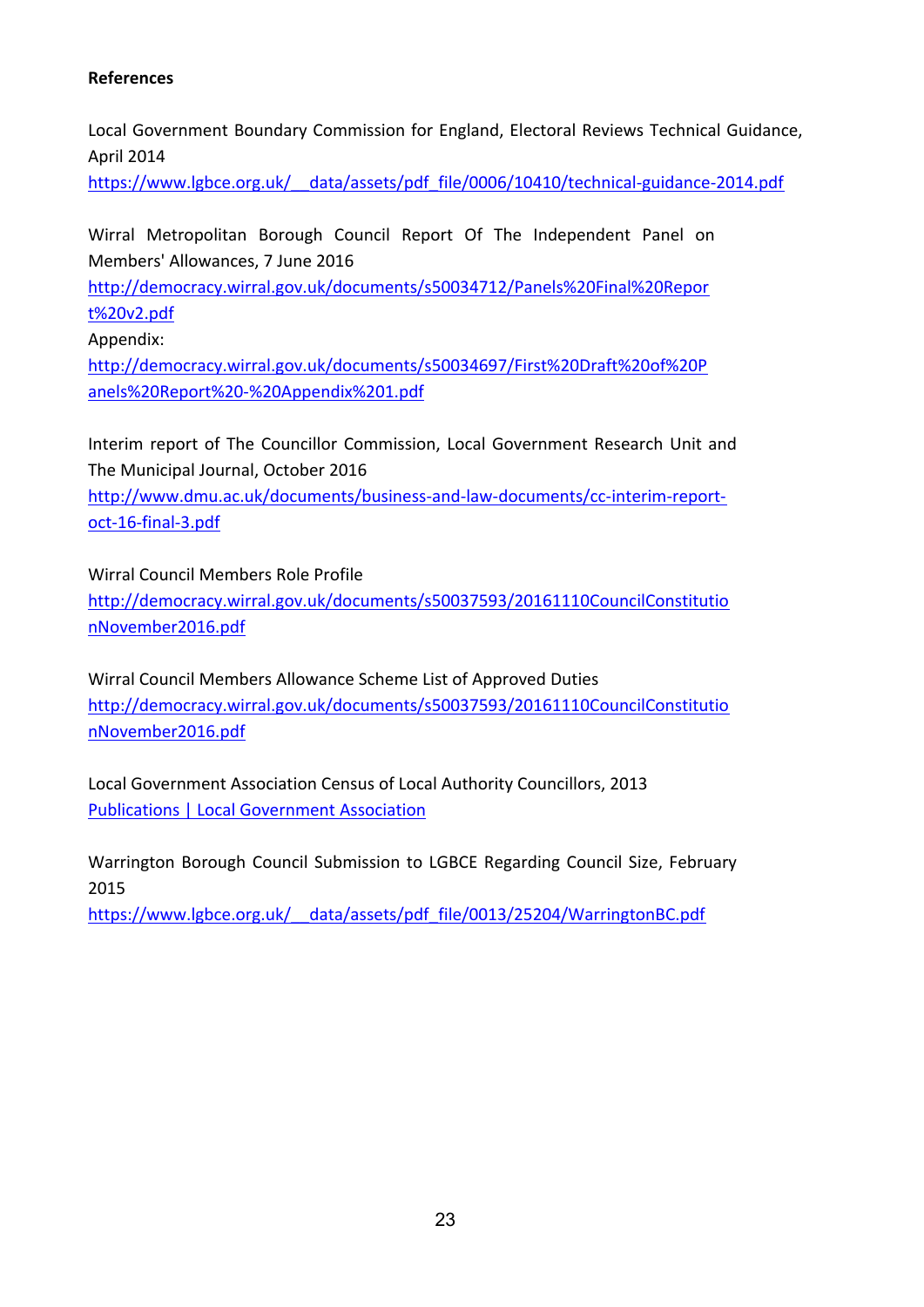#### **Appendices**

#### **Appendix A - Number of Councillors Scrutiny Review Scope Document**

| <b>Scoping Template</b>    |                                            |                                            |
|----------------------------|--------------------------------------------|--------------------------------------------|
|                            | <b>Review Title: Number of Councillors</b> | Date: 31/10/2016                           |
| 1. Contact Information:    |                                            |                                            |
| <b>Panel Members:</b>      |                                            | <b>Key Officers:</b>                       |
| Cllrs:                     |                                            | Surjit Tour (Assistant Director: Law and   |
| Phillip Brightmore (Chair) |                                            | Governance and Monitoring Officer)         |
| Moira McLaughlin           |                                            | <b>Patrick Torpey (Scrutiny Officer)</b>   |
| <b>Steve Foulkes</b>       |                                            |                                            |
| Chris Carubia              |                                            | <b>Other Contacts:</b>                     |
| <b>Adam Sykes</b>          |                                            | Eric Robinson (Returning Officer)          |
|                            |                                            | Kate Robinson (Electoral Services Manager) |
|                            |                                            |                                            |

#### **2. Review Aims: Wirral Plan Pledge/s:**

Community Services Are Joined Up And Accessible

#### **Review Objective:**

To determine if the number of Councillors and Councillors per Ward in Wirral is appropriate with regard to the Council's stated priorities and key challenges, and if the number of Councillors in Wirral is consistent with comparable local and national authorities.

#### **Scrutiny Outcomes:**

Members will arrive at an informed and evidence based view on the extent to which Wirral Councillors provide effective community leadership, effective leadership of the Council through strategy/policy development and effective decision making and scrutiny.

Members will reach an informed view on whether the Council should actively progress a referral to the Local Government Boundary Commission for England to conduct an Electoral Review.

#### **3. Review Plan**

**Review Approach:** Workshop, Evidence Day, Task and Finish?

Task and Finish

#### **Review Duration:**

A data-led review comprising two evidence sessions over three weeks. The review will be complete by the end of November 2016.

#### **Scheduled Committee Report Date:**

Environment OSC 30th November 2016

#### **Scheduled Cabinet Report Date:**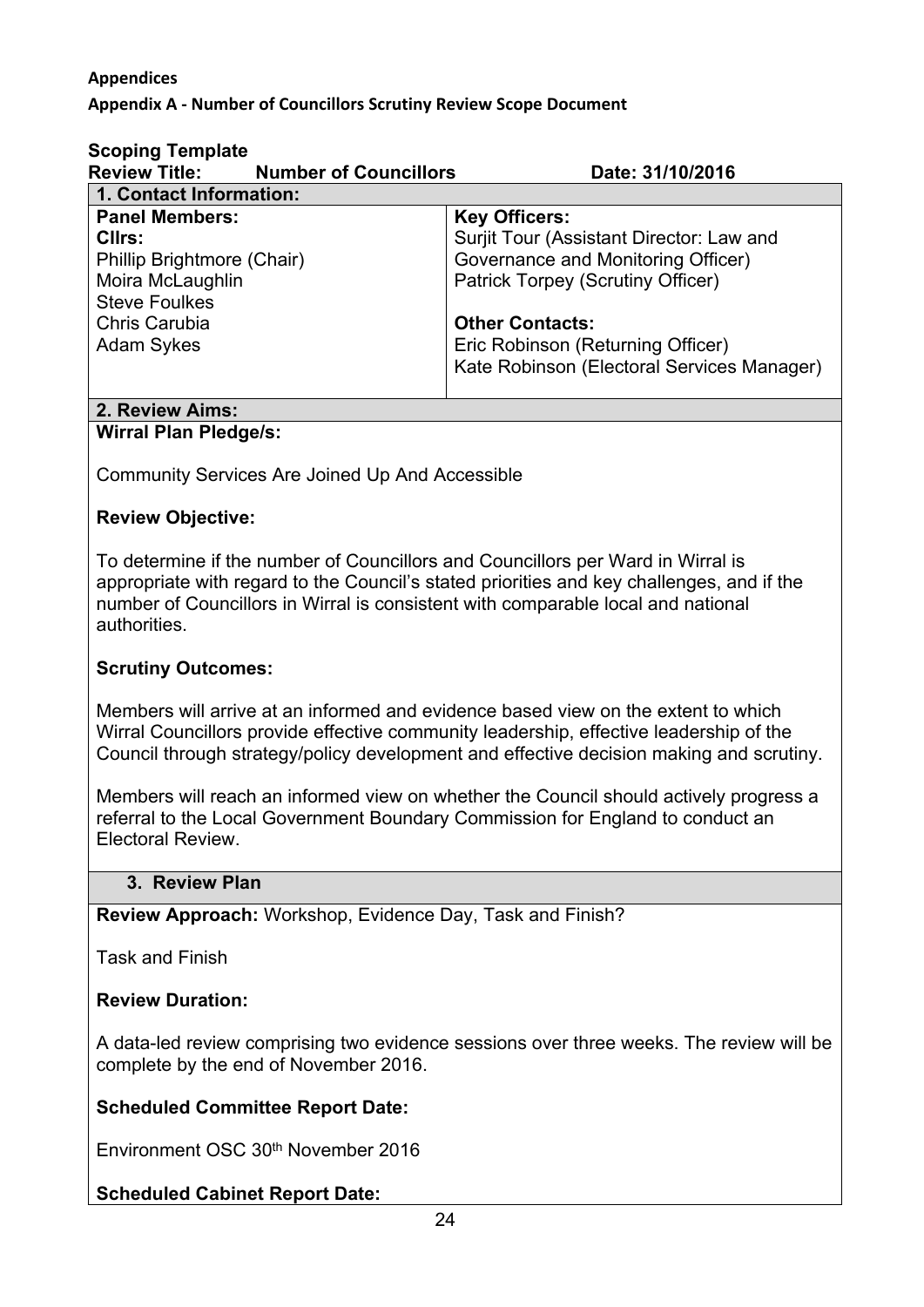To be confirmed

**4. Sources of Evidence:**

### **Key Witnesses:**

Not applicable for this review

#### **Supporting Papers / Documentation:**

Wirral Council briefing notes and background research Number of [Councillors](file:///C:/Users/tours/AppData/Local/Microsoft/Windows/Temporary%20Internet%20Files/Content.Outlook/8IP2L70D/Number%20of%20Councillors%20Review%20September%202016.docx) Review September 2016.docx

Reports and Submission documents from:

Local Government Association

LGA Census of [Councillors](file:///C:/Users/tours/AppData/Local/Microsoft/Windows/Temporary%20Internet%20Files/Content.Outlook/Census%20of%20Councillors%202013.pdf) 2013.pdf

Councillors [Commission](file://wa10201/Data/Shared/Strategy%20Policy%20Performance%20&%20Scrutiny/Scrutiny/Environment%20O&S%20Committee/Task%20&%20Finish/Number%20of%20Councillors/Evidence%20Sessions/Session%201%209th%20Nov/Councillors%20Commission%20Role%20of%20Cllr%20Interim%20Report.pdf) Role of Cllr Interim Report.pdf

- Local Government Boundary Commission for England
- LGBCE [electoral-review-technical-guidance-august-2012.pdf](file://wa10201/Data/Shared/Strategy%20Policy%20Performance%20&%20Scrutiny/Scrutiny/Environment%20O&S%20Committee/Task%20&%20Finish/Number%20of%20Councillors/Evidence%20Sessions/Session%201%209th%20Nov/Evidence%20submissions/electoral-review-guidance-august-2012.pdf)
- Other Local Authorities [Nottingham](file://wa10201/Data/Shared/Strategy%20Policy%20Performance%20&%20Scrutiny/Scrutiny/Environment%20O&S%20Committee/Task%20&%20Finish/Number%20of%20Councillors/Evidence%20Sessions/Session%201%209th%20Nov/Evidence%20submissions/Document%201%20Nottingham%20cover%20report.pdf) CC cover report.pdf [NottinghamshireCC-CS-2014-09-08-Appendix-1-inc-Annex-A-to-D\\_Redacted.pdf](../../../../../../STRATE~2/Scrutiny/ENVIRO~1/TASK&F~1/NUMBER~1/EVIDEN~2/SESSIO~1/EVIDEN~1/Document%25202%2520NottinghamshireCC-CS-2014-09-08-Appendix-1-inc-Annex-A-to-D_Redacted.pdf) [ColchesterBC](file://wa10201/Data/Shared/Strategy%20Policy%20Performance%20&%20Scrutiny/Scrutiny/Environment%20O&S%20Committee/Task%20&%20Finish/Number%20of%20Councillors/Evidence%20Sessions/Session%201%209th%20Nov/Evidence%20submissions/Document%203%20ColchesterBC%20Evidence%20Base.pdf) Evidence Base.pdf Warrington BC [submission.pdf](file://wa10201/Data/Shared/Strategy%20Policy%20Performance%20&%20Scrutiny/Scrutiny/Environment%20O&S%20Committee/Task%20&%20Finish/Number%20of%20Councillors/Evidence%20Sessions/Session%201%209th%20Nov/Evidence%20submissions/Document%204%20Warrington%20BC%20submission.pdf)

#### Wirral Council

Wirral Council [Constitution](file://wa10201/Data/Shared/Strategy%20Policy%20Performance%20&%20Scrutiny/Scrutiny/Environment%20O&S%20Committee/Task%20&%20Finish/Number%20of%20Councillors/Evidence%20Sessions/Session%201%209th%20Nov/Evidence%20submissions/Part%205%20-%20Members%20Role%20Profiles.pdf) Part 5 - Members Role Profiles.pdf Members [Allowances](file://wa10201/Data/Shared/Strategy%20Policy%20Performance%20&%20Scrutiny/Scrutiny/Environment%20O&S%20Committee/Task%20&%20Finish/Number%20of%20Councillors/Evidence%20Sessions/Session%201%209th%20Nov/Members%20Allowances%20Report%20Jun%2016.doc) Report Jun 16.doc Members [Allowances](file://wa10201/Data/Shared/Strategy%20Policy%20Performance%20&%20Scrutiny/Scrutiny/Environment%20O&S%20Committee/Task%20&%20Finish/Number%20of%20Councillors/Evidence%20Sessions/Session%201%209th%20Nov/Members%20Allowances%20Appendix%20Jun%2016.doc) Appendix Jun 16.doc Wirral Council electorate data and comparisons with other Local Authorities: Wirral Electorate by Ward at [01.09.16.xlsx](file://wa10201/Data/Shared/Strategy%20Policy%20Performance%20&%20Scrutiny/Scrutiny/Environment%20O&S%20Committee/Task%20&%20Finish/Number%20of%20Councillors/Evidence%20Sessions/Session%201%209th%20Nov/Wirral%20Electorate%20by%20Ward%20at%2001.09.16.xlsx)

Comparator Councils inc Members [Allowances.xlsx](file://wa10201/Data/Shared/Strategy%20Policy%20Performance%20&%20Scrutiny/Scrutiny/Environment%20O&S%20Committee/Task%20&%20Finish/Number%20of%20Councillors/Evidence%20Sessions/Session%201%209th%20Nov/Comparator%20Councils%20inc%20Members%20Allowances.xlsx)

## **Involvement of service uses / public:**

Not applicable

#### **5. Key Communications:**

#### **Cabinet Member:**

- The scope document will be shared with the relevant portfolio holder at the start of the review (Leader, Strategic Economic Development, Finance & Devolution, Cllr Phil Davies).
- The draft report will also be discussed in advance of being finalised by the task & finish group, before being presented to the Environment Overview & Scrutiny Committee for approval.

#### **Press Office:**

- The scope document will be sent to the press office on approval.
- The final report will be referred to the press office for information.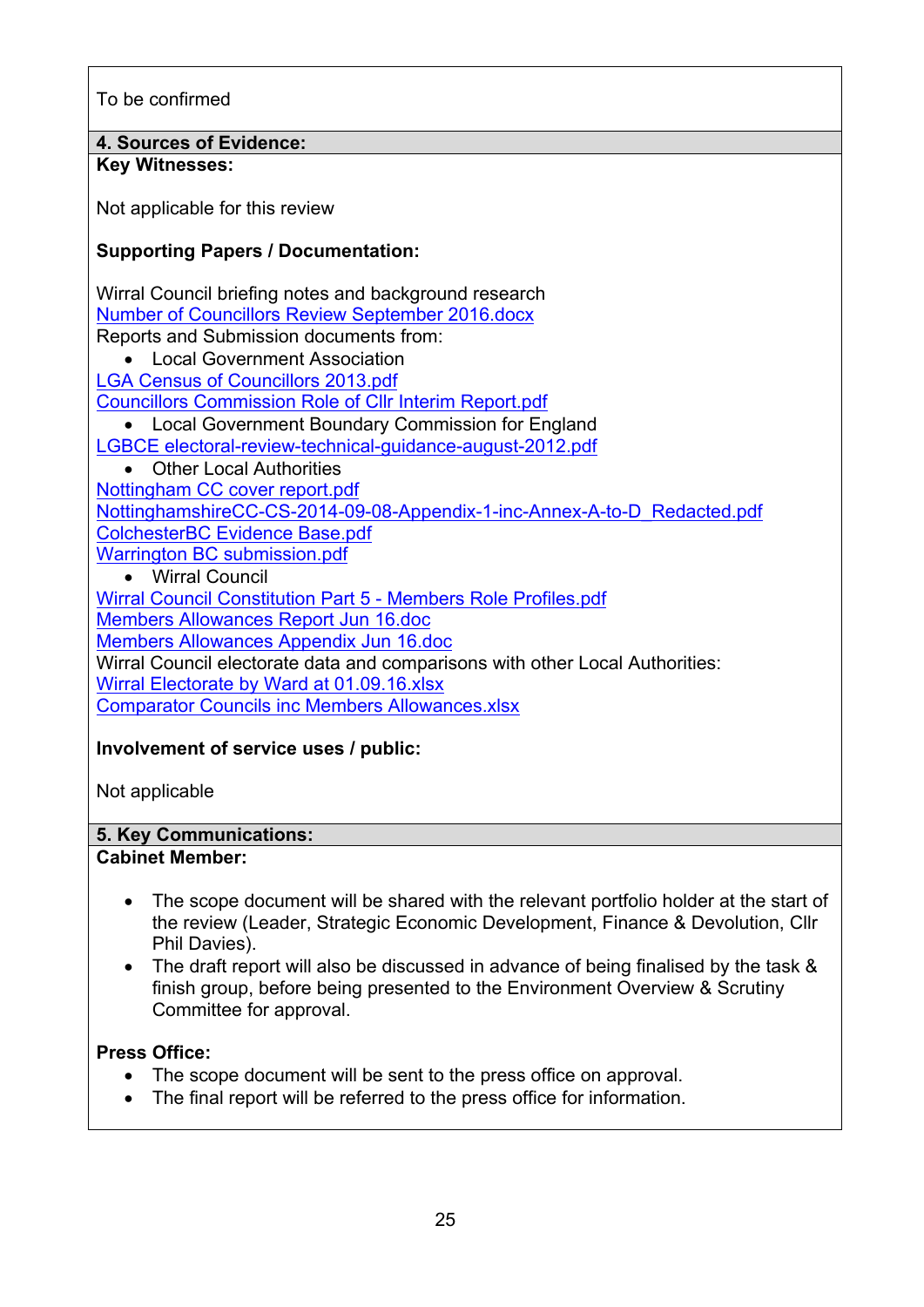#### **Appendix B - Cost of Members 2015/16**

| CC + Description                      | Income/ExperClassification |              | Subi + Desc                                                                                     | SubAnalysis1 + Desc                                                                                             | Act YTD         |
|---------------------------------------|----------------------------|--------------|-------------------------------------------------------------------------------------------------|-----------------------------------------------------------------------------------------------------------------|-----------------|
| A7000 - Services To Members           | <b>NULL</b>                | <b>NULL</b>  | 0000 - Retained Earnings                                                                        | 00000 - Default                                                                                                 | 0l              |
| A7000 - Services To Members           | Expense                    | E1 Employees | <b>R001 - APT&amp;C</b>                                                                         | 00010 - Basic Pay                                                                                               | 81,662          |
| A7000 - Services To Members           | Expense                    | E1 Employees | <b>R001 - APT&amp;C</b>                                                                         | 00011 - Employers NI Contribution                                                                               | 6,825           |
| A7000 - Services To Members           | Expense                    | E1 Employees | <b>R001 - APT&amp;C</b>                                                                         | 00012 - Employers Superannuation Contribution                                                                   | 11,204          |
| A7000 - Services To Members           | <b>Expense</b>             | E1 Employees | <b>R001 - APT&amp;C</b>                                                                         | 00021 - Employers Fixed Superannuation Contribution                                                             | 26,600          |
| A7000 - Services To Members           | Expense                    | E1 Employees | R004 - Other Staff                                                                              | 00019 - Pay not classified elsewhere                                                                            | 70,300          |
| A7000 - Services To Members           | Expense                    | E1 Employees | R041 - Agency Staff                                                                             | 00200 - Agency Staff                                                                                            | 22,075          |
| A7000 - Services To Members           | <b>Expense</b>             | E1 Employees | R055 - Disclosure Barring Service - checks                                                      | 06149 - Disclosure Barring Service - checks                                                                     | 88              |
| A7000 - Services To Members           | <b>Expense</b>             | E1 Employees | R056 - Employee Corporate Insurance                                                             | 04300 - Insurance Employee Related                                                                              | $\overline{70}$ |
| A7000 - Services To Members           | Expense                    | E1 Employees | R070 - Pension Costs                                                                            | 00916 - Early retirement strain costs                                                                           | 4,064           |
| A7000 - Services To Members           | Expense                    | E1 Employees | R071 - Redundancy / Severance Pay                                                               | 00950 - Severance Pay                                                                                           | 0               |
| A7000 - Services To Members           | <b>Expense</b>             | E2 Premises  | R106 - Cleaning & Domestic Supplies                                                             | 11130 - Cleaning Materials                                                                                      | 17              |
| A7000 - Services To Members           | <b>Expense</b>             | E2 Premises  | R108 - Rents - external                                                                         | 11300 - Rents                                                                                                   | 5,245           |
| A7000 - Services To Members           | Expense                    | E3 Transport | R203 - Contract Hire & Operating Leases                                                         | 23010 - External Fleet and Plant Hire charges                                                                   | 2,974           |
| A7000 - Services To Members           | Expense                    | E3 Transport | R204 - Public Transport                                                                         | 24211 - Travel - Online Booking Service                                                                         | 2,588           |
| A7000 - Services To Members   Expense |                            | E3 Transport | R204 - Public Transport                                                                         | 24214 - Passenger Transport                                                                                     | 147             |
| A7000 - Services To Members           | Expense                    | E3 Transport | R205 - Car Allowances                                                                           | 24200 - Car Allowances                                                                                          | 1,724           |
| A7000 - Services To Members           | Expense                    | E4 Supplies  | R301 - Equipment, Furniture & Materials                                                         | 32000 - Equipment - Office, Tools and materials                                                                 | $\overline{9}$  |
| A7000 - Services To Members           | <b>Expense</b>             | E4 Supplies  | R301 - Equipment, Furniture & Materials                                                         | 32001 - Office equipment                                                                                        | 167             |
| A7000 - Services To Members           | <b>Expense</b>             | E4 Supplies  |                                                                                                 | R302 - Printing, Stationery & General Office Expenses 32020 - Printing, Stationery and General Office Materials | 0l              |
| A7000 - Services To Members           | Expense                    | E4 Supplies  | R302 - Printing, Stationery & General Office Expenses 32035 - Newspapers, Books and Periodicals |                                                                                                                 | 1,705           |
| A7000 - Services To Members           | Expense                    | E4 Supplies  | R302 - Printing, Stationery & General Office Expenses 34000 - Printing Services                 |                                                                                                                 | 150             |
| A7000 - Services To Members           | Expense                    | E4 Supplies  | R302 - Printing, Stationery & General Office Expenses 34002 - Photocopying                      |                                                                                                                 | 1,209           |
| A7000 - Services To Members   Expense |                            | E4 Supplies  | R302 - Printing, Stationery & General Office Expenses 34009 - Purchase Of Paper                 |                                                                                                                 | 116             |
| A7000 - Services To Members           | Expense                    | E4 Supplies  | R302 - Printing, Stationery & General Office Expenses 34010 - Stationery - General              |                                                                                                                 | 165             |
| A7000 - Services To Members           | Expense                    | E4 Supplies  | R302 - Printing, Stationery & General Office Expenses 34025 - Books & Periodicals               |                                                                                                                 | 0               |
| A7000 - Services To Members           | Expense                    | E4 Supplies  | R302 - Printing, Stationery & General Office Expenses 34100 - Communication - Telephone         |                                                                                                                 | 0               |
| A7000 - Services To Members           | Expense                    | E4 Supplies  | R303 - Communications & Computing                                                               | 32052 - Computer Equipment                                                                                      | 43              |
| A7000 - Services To Members           | Expense                    | E4 Supplies  | R303 - Communications & Computing                                                               | 32067 - Communications Equipment                                                                                | 209             |
| A7000 - Services To Members           | Expense                    | E4 Supplies  | R303 - Communications & Computing                                                               | 32506 - Computer Stationery                                                                                     | 3,694           |
| A7000 - Services To Members           | Expense                    | E4 Supplies  | R303 - Communications & Computing                                                               | 34016 - Communication - Postages                                                                                | 6,398           |
| A7000 - Services To Members           | Expense                    | E4 Supplies  | R303 - Communications & Computing                                                               | 34100 - Communication - Telephone                                                                               | 17,980          |
| A7000 - Services To Members           | Expense                    | E4 Supplies  | R303 - Communications & Computing                                                               | 34117 - Mobile Phone Charges                                                                                    | 6,710           |
| A7000 - Services To Members           | Expense                    | E4 Supplies  | R304 - Catering                                                                                 | 32040 - Vending machines                                                                                        | 01              |
| A7000 - Services To Members           | Expense                    | E4 Supplies  | R <sub>304</sub> - Catering                                                                     | 32200 - Provisions - Food                                                                                       | $\overline{32}$ |
| A7000 - Services To Members           | Expense                    | E4 Supplies  | R <sub>304</sub> - Catering                                                                     | 32230 - Provisions - vending machines                                                                           | 1,752           |
| A7000 - Services To Members           | Expense                    | E4 Supplies  | R304 - Catering                                                                                 | 32240 - Catering-Wall C&Ctte                                                                                    | 2,694           |
| A7000 - Services To Members           | Expense                    | E4 Supplies  | R304 - Catering                                                                                 | 32243 - Catering                                                                                                | 133             |
| A7000 - Services To Members   Expense |                            | E4 Supplies  | R304 - Catering                                                                                 | 32300 - Clothing, Uniform & Laundry                                                                             | $\overline{0}$  |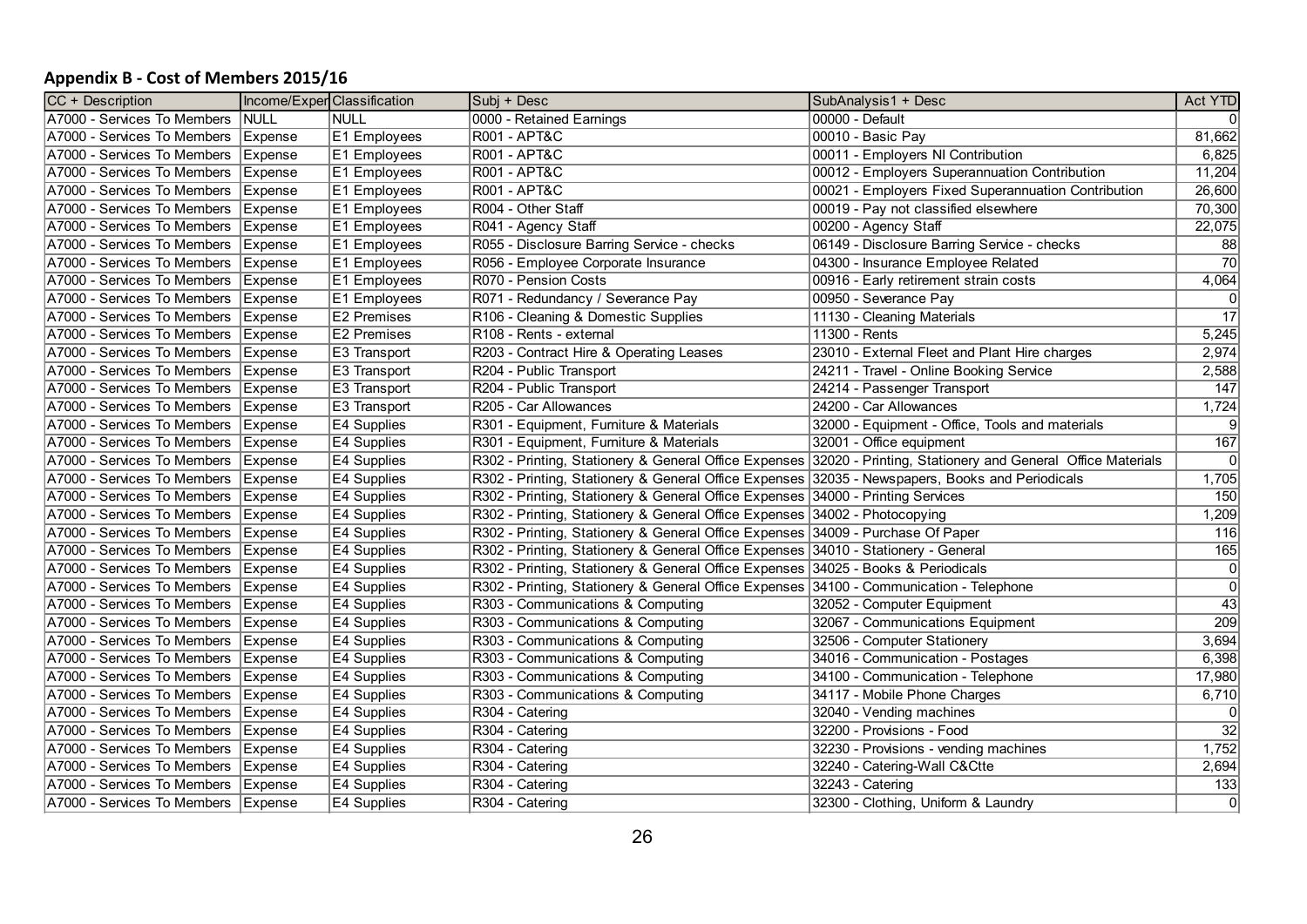| A7000 - Services To Members   Expense | E4 Supplies        | R304 - Catering                                                                                  | $32400 -$ Laundry                              | 6,247     |
|---------------------------------------|--------------------|--------------------------------------------------------------------------------------------------|------------------------------------------------|-----------|
| A7000 - Services To Members   Expense | E4 Supplies        | R305 - Clothes, Uniform & Laundry                                                                | $32400 -$ Laundry                              | 9,320     |
| A7000 - Services To Members   Expense | E4 Supplies        | R306 - Services                                                                                  | 36266 - Accommodation - Online Booking Service | 227       |
| A7000 - Services To Members   Expense | E4 Supplies        | R308 - Grants & Subscriptions                                                                    | 36000 - Subscriptions                          | 149       |
| A7000 - Services To Members   Expense | E4 Supplies        | R310 - Expenses                                                                                  | 34218 - Subsistence                            | <b>82</b> |
| A7000 - Services To Members   Expense | E4 Supplies        | R310 - Expenses                                                                                  | 34220 - Subsistence Members                    | $-30,629$ |
| A7000 - Services To Members   Expense | E4 Supplies        | R310 - Expenses                                                                                  | 34229 - Member - other allowances              | 0         |
| A7000 - Services To Members   Expense | E4 Supplies        | R314 - Advertising, Publicity & Marketing                                                        | 34020 - Advertising - Misc                     | $39$      |
| A7000 - Services To Members   Expense | E4 Supplies        | R316 - Members Allowances                                                                        | 34221 - Members N.I.                           | 34,204    |
| A7000 - Services To Members   Expense | E4 Supplies        | R316 - Members Allowances                                                                        | 34222 - Members Attend Allowance               | 779,961   |
| A7000 - Services To Members   Expense | E4 Supplies        | R316 - Members Allowances                                                                        | 34229 - Member - other allowances              |           |
| A7000 - Services To Members   Expense | E4 Supplies        | R399 - General Supplies and Services                                                             | 30000 - Unallocated P Card Spend               | 40        |
| A7000 - Services To Members   Expense | <b>E4 Supplies</b> | R399 - General Supplies and Services                                                             | 36280 - Expenditure not classified elsewhere   | 469       |
| A7000 - Services To Members   Expense | E5 Third Party     | R499 - Other Third Party Payments                                                                | 42535 - Hired or Contracted services           | 74        |
| A7000 - Services To Members   Expense | E5 Third Party     | R499 - Other Third Party Payments                                                                | 45507 - Specialist Contracts & Fees            | 3,247     |
| A7000 - Services To Members   Expense |                    | E7 Recharge - Other FR602 - Schools - Departmental Recharges                                     | 64660 - Courier and Transport Recharge         |           |
| A7000 - Services To Members   Expense |                    | E8 Recharge - Suppor R604 - Recharge Admin and Other Buildings Charges                           | 64400 - Admin Buildings Recharge               | 230,405   |
| A7000 - Services To Members   Expense |                    | E8 Recharge - Suppor R605 - Recharge Support, Management and Admin                               | 64300 - Recharge - Support Services            | 57,000    |
| A7000 - Services To Members   Income  | 11 Income          | R802 - Other Grants, Reimbursements and Contributior 88044 - OGRC - Income from external sources |                                                | 0         |

|  |  | Less Accommodation Overhead                         | $-230,405$ |
|--|--|-----------------------------------------------------|------------|
|  |  |                                                     |            |
|  |  | Less Special Responsibility Allowances              | $-175,074$ |
|  |  |                                                     |            |
|  |  | <b>Total Cost of Members</b>                        | 964,106    |
|  |  |                                                     |            |
|  |  | Avergae Cost per Member                             | 14,608     |
|  |  |                                                     |            |
|  |  | Saving from Reduction in numbers by 1/3 - (i.e. 22) | 321,369    |
|  |  |                                                     |            |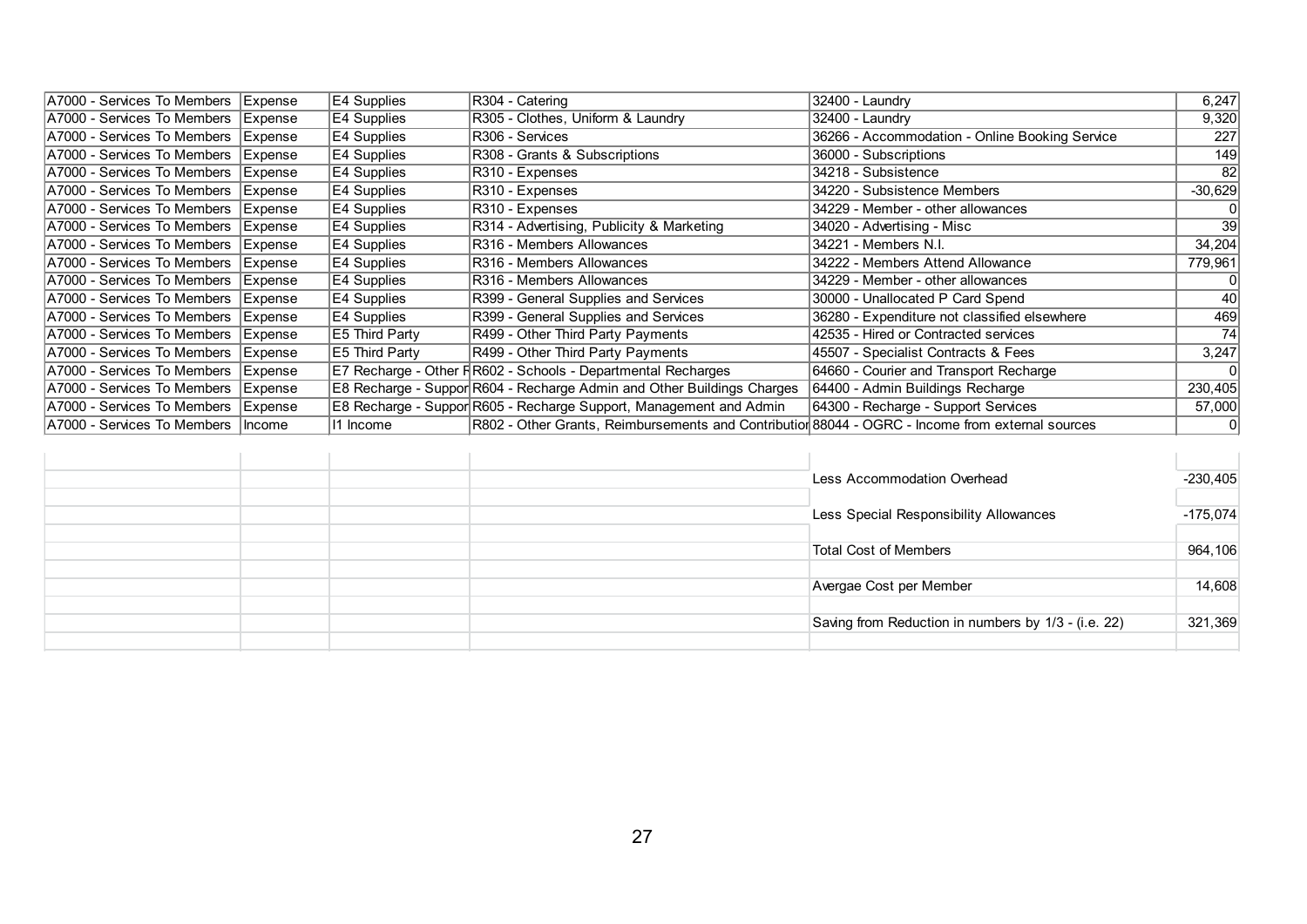|                                                                        |               |                          |               | <b>IVIAY LUIU</b> |                 |                                                      |                                |            |               |
|------------------------------------------------------------------------|---------------|--------------------------|---------------|-------------------|-----------------|------------------------------------------------------|--------------------------------|------------|---------------|
| Members'<br><b>Allowances</b>                                          | <b>Wirral</b> | Liverpool<br><b>City</b> | <b>Sefton</b> | <b>St Helens</b>  | <b>Knowsley</b> | <b>Cheshire</b><br><b>West and</b><br><b>Chester</b> | <b>Cheshire</b><br><b>East</b> | Warrington | <b>Halton</b> |
|                                                                        | £             | £                        | £             | £                 | £               | £                                                    | £                              | £          | £             |
| <b>Basic</b>                                                           | 8,712.45      | 10,077                   | 8,794.51      | 7,626             | 9,109           | 11,573                                               | 11,200                         | 7,911      | 8,262         |
| Leader of the<br>Council                                               | 22,927        |                          | 26,383.54     | 33,036            | 27,328          | 28,931                                               | 27,000                         | 20,014     | 21,306        |
| Deputy Leader<br>of the Council                                        | 11,463        |                          |               | 18,426            |                 | 14,466                                               | 16,300                         | 15,012     | 14,488        |
| Leader of the<br>largest<br>opposition<br>Group                        | 13,756        | 11,009                   | 4,397.26      | 4,830             | 6,832           | 8,679                                                | 7,280                          | 8,506      | 7,095         |
| Deputy Leader<br>of the largest<br>opposition<br>Group                 | 6,878         |                          |               | 1,524             |                 |                                                      | 3,640                          |            |               |
| Leader of the<br>$2nd$ largest<br>opposition<br>Group                  | 9,171         | 7,200 (x 2)              | 4,397.26      | 1,524             |                 | 3,819                                                | 5,600                          | 8,506      |               |
| Deputy Leader<br>of the 2 <sup>nd</sup> largest<br>opposition<br>Group | 4,585         |                          |               |                   |                 |                                                      |                                |            |               |

# **Members' Allowances – Comparisons with Merseyside and Cheshire Local Authorities May 2016**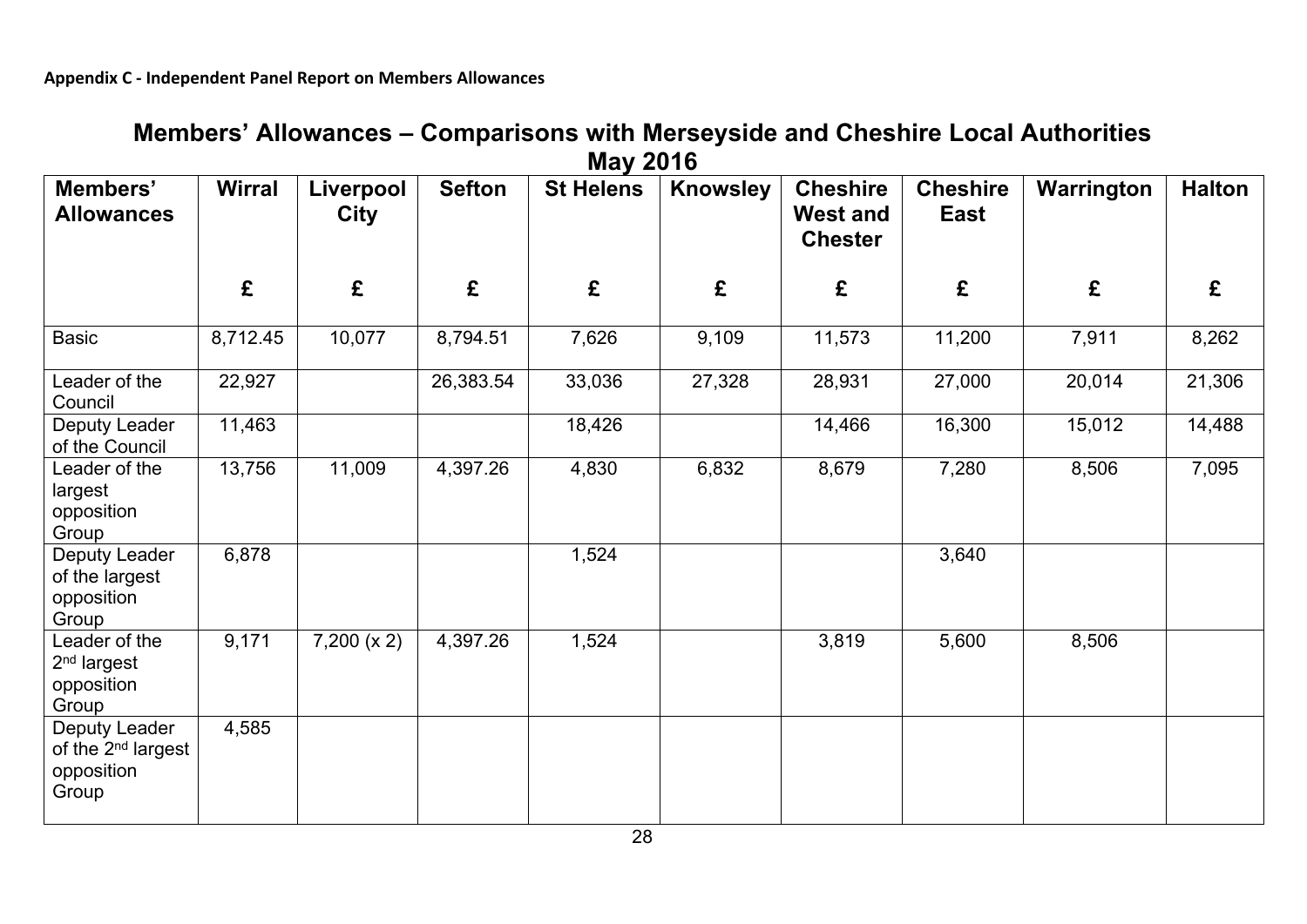| Members'<br><b>Allowances</b>                            | <b>Wirral</b>              | Liverpool<br><b>City</b> | <b>Sefton</b> | <b>St Helens</b>                           | <b>Knowsley</b> | <b>Cheshire</b><br><b>West and</b><br><b>Chester</b> | <b>Cheshire</b><br><b>East</b><br><b>Cheshire</b><br>East £ | Warrington | <b>Halton</b> |
|----------------------------------------------------------|----------------------------|--------------------------|---------------|--------------------------------------------|-----------------|------------------------------------------------------|-------------------------------------------------------------|------------|---------------|
|                                                          | £                          | £                        | £             | £                                          | £               | £                                                    |                                                             | £          | £             |
| Cabinet<br>Member                                        | 9,171                      | 12,628                   | 17,589.03     | 15,246                                     | 13,664          | 12,730                                               | 13,500                                                      | 10,008     | 11,931        |
| <b>Elected Mayor</b>                                     |                            | 79,500                   |               |                                            |                 |                                                      |                                                             |            |               |
| Mayor                                                    | 10,700                     |                          | 13,191.77     | 7,626                                      | 9,349           | 6,374                                                | 14,000                                                      | 15,012     | 11,931        |
| Deputy Mayor                                             | 1,500                      | 28,620                   |               | 762                                        |                 | 3,100                                                | 5,600                                                       | 5,012      | 5,965         |
| Policy and<br>Performance<br><b>Chairs</b><br>(Scrutiny) | 4,585                      | 8,405                    | 4,397.26      | 7,626<br>(Commission)<br>4,830<br>(Panels) | 6,832           | 7,521                                                | 7,280                                                       | 8,506      | 7,095         |
| <b>Planning Chair</b>                                    | 4,585                      | 8,405                    | 8,794.51      | 7,626                                      | 6,832           | 8,679                                                | 7,280                                                       | 8,506      | 7,095         |
| Licensing Chair                                          | 4,585                      | 8,405                    | 8,794.51      | 7,626                                      | 6,832           | 7,521                                                | 7,280                                                       | 8,506      | 7,095         |
| <b>Standards Chair</b>                                   | 1,375                      |                          |               |                                            |                 |                                                      |                                                             | 2,002      | 7,095         |
| Audit Chair                                              | 4,585                      |                          | 4,397.26      |                                            | 4,554           | 7,521                                                | 7,280                                                       | 8,506      | 7,095         |
| Member of the<br><b>Waste Disposal</b><br>Authority      | 3,688<br>(E1, 834 x)<br>2) |                          |               | 4,830                                      | 911             |                                                      |                                                             |            |               |